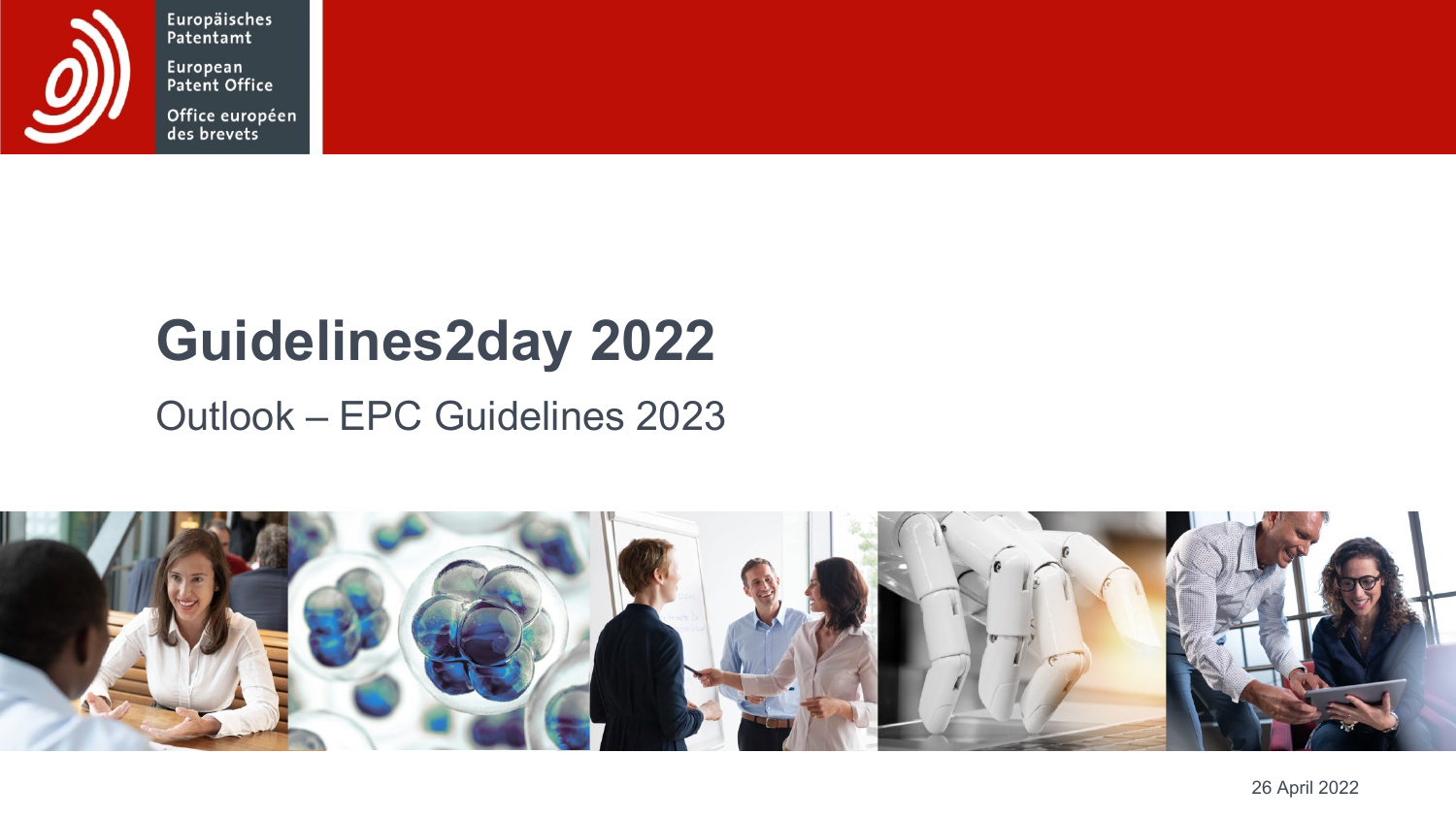

- Director
- Directorate Patent Law and Procedures
- Studied Law at Helsinki University and at Max Planck Institute in Munich
- Before joining the EPO, she worked in both the private and public sector
- Responsible for supporting the EPO policy by developing, strengthening and promoting the EPC, including proposals for legal changes and compliance of operations with patent law-related norms and case law
- Advises EPO higher management on policy issues and legal amendments

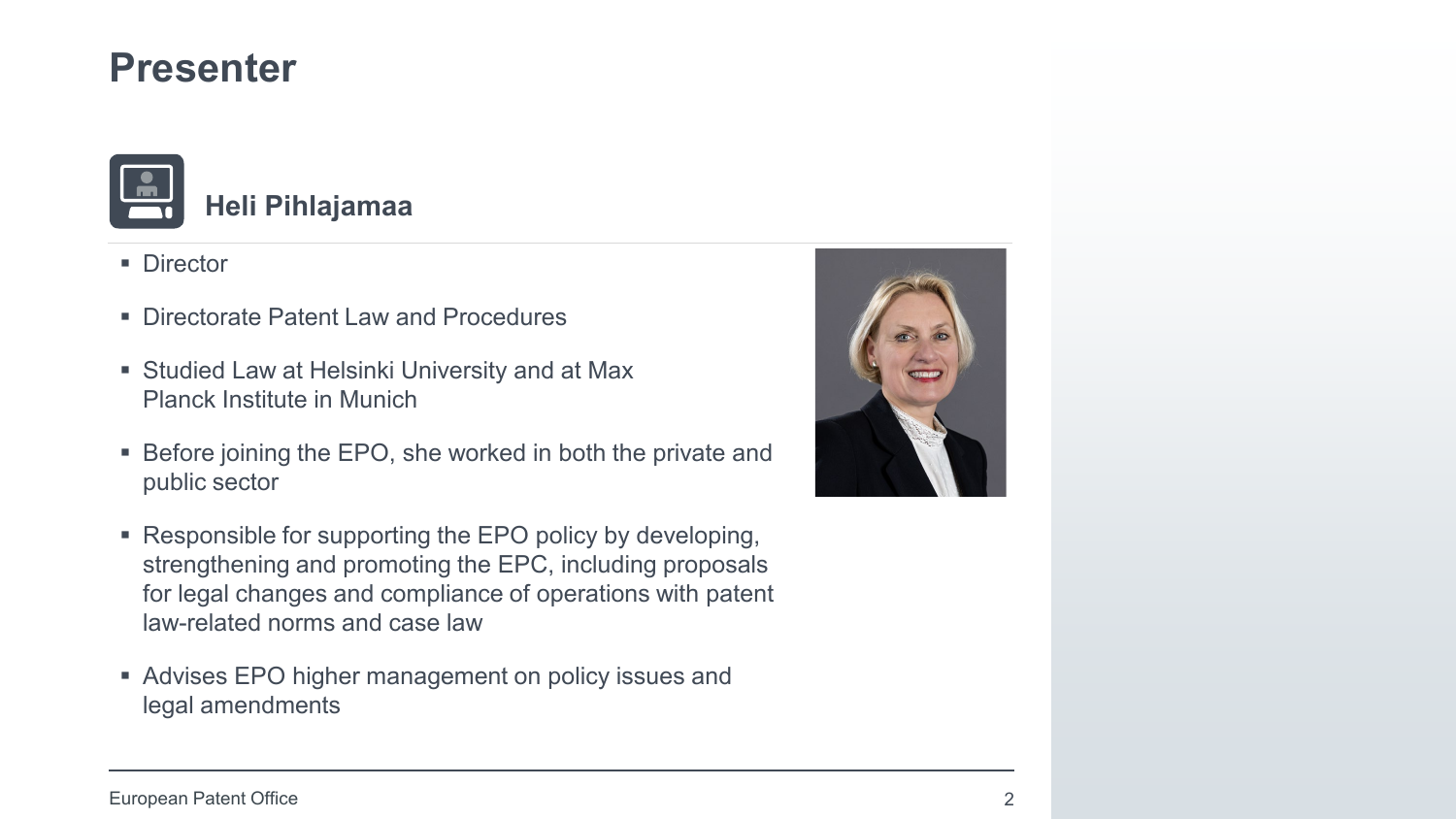

- Head of Department
- Directorate Patent Law and Procedures
- Studied Aeronautics with specialisation in engines at the university of Rome
- Master in Business Administration at the university of Rotterdam
- **Joined the EPO in 1999 as an examiner**
- The last five years Luigi has been responsible for the Guidelines yearly review cycle.

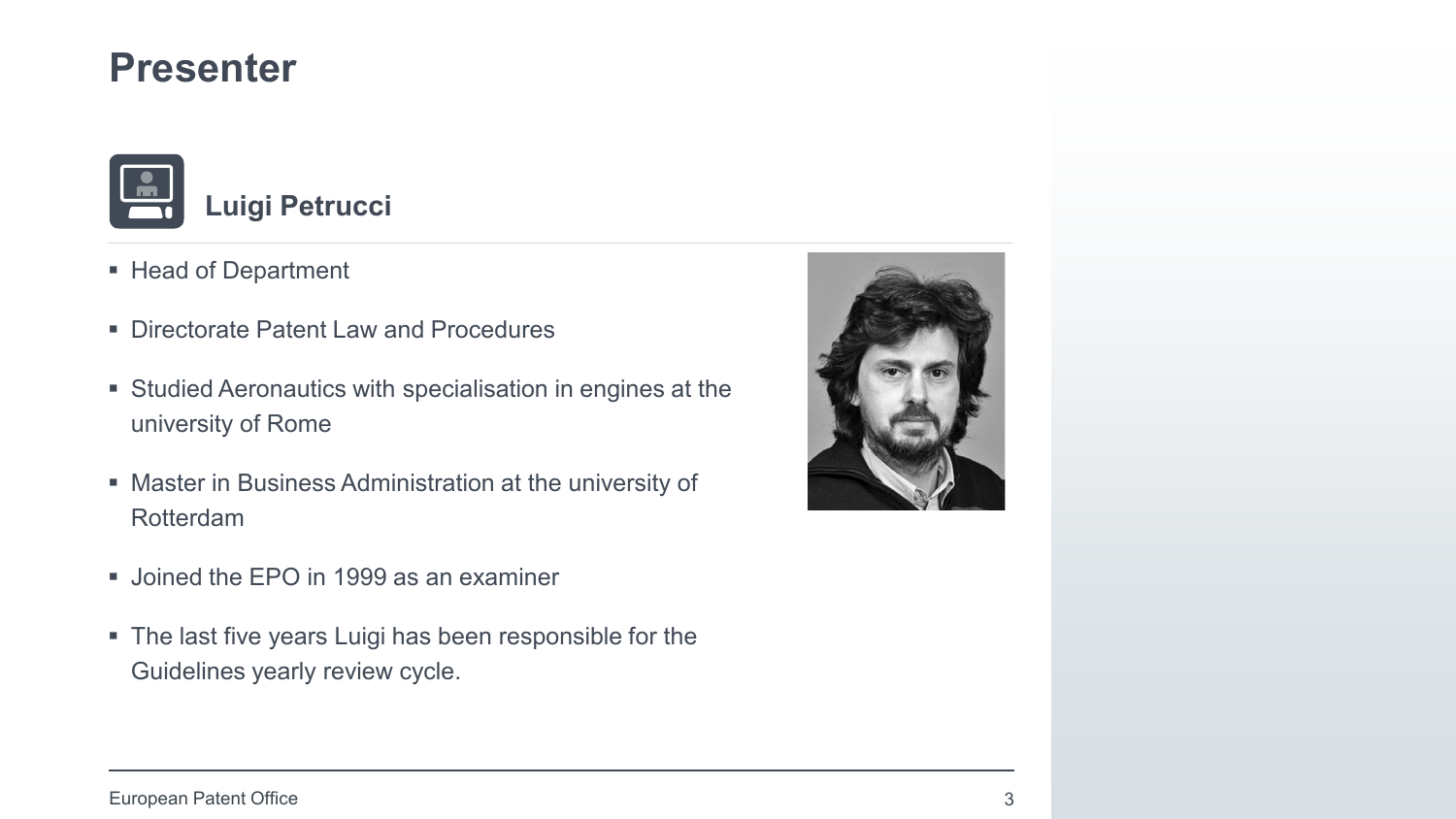

- Legal Expert, Filing and Euro-PCT
- Directorate Patent Law and Procedures
- Joined the EPO in 2001 as a Formalities Officer. Before worked as an assistant in a big patent attorney's office in Munich
- Since 2015 she supports Directorate Patent Law and Procedures as a legal expert with a focus on filing and Euro-PCT
- Coordinates the annual Guidelines revision cycle

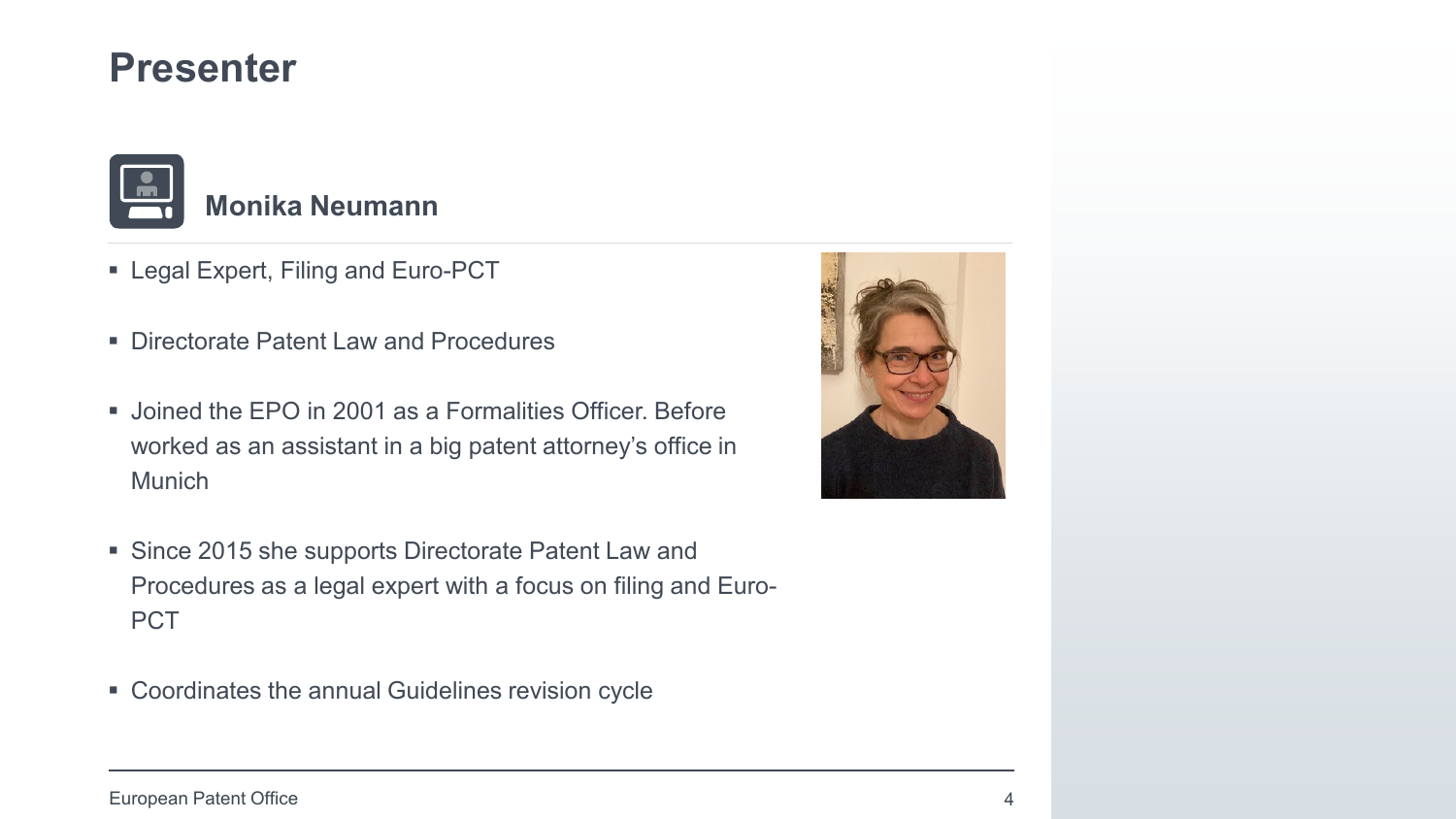

#### **Laurence Brüning-Petit**

- Head of Department
- Directorate Patent Law and Procedures
- **Studied law at the universities of Lyon and** Augsburg.
- PhD in Patent Law in 2006
- Before joining the EPO in 2004, she worked as a research assistant at CEIPI (Strasbourg) and freelancer for the Max Planck Institute for Intellectual Property, Competition and Tax Law (Munich)
- Responsible for all legal issues related to search, examination and fees

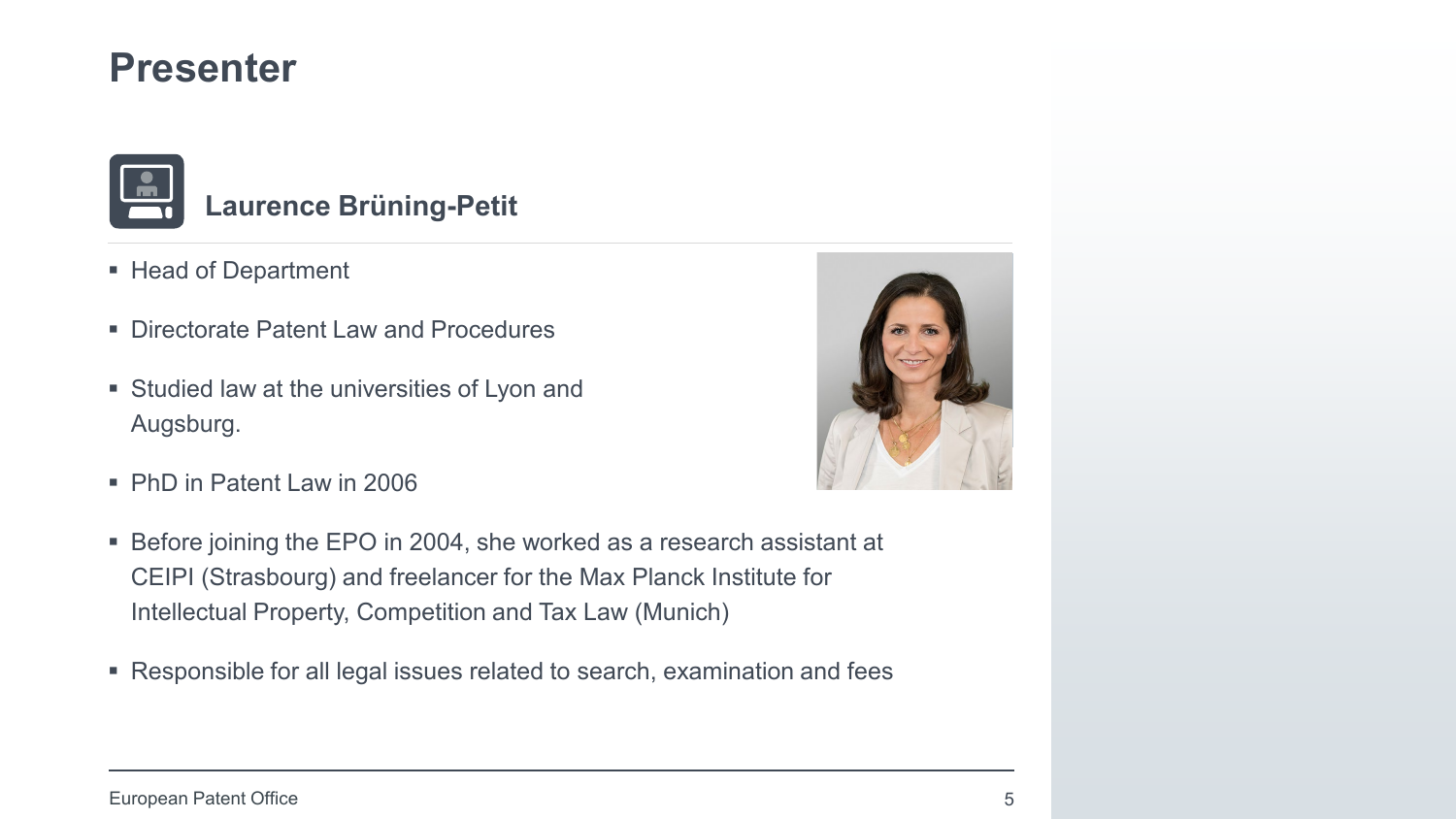

#### **Anna Maria Bach Pedrocchi**

- Head of Department Revenue Controls, Directorate Treasury and Accounting
- Studied Economics at the University Pompeu Fabra in Barcelona
- Postgraduate studies in accounting and tax advising at ESADE (Barcelona), Bilanzbuchhalter certification in Austria
- Joined the EPO in 2005. Before, she worked for different companies in the areas of financial accounting, controlling and external audit.
- Responsible for EPO revenue accounting and all tasks related to patent fee payments, fee payment services and refund handling

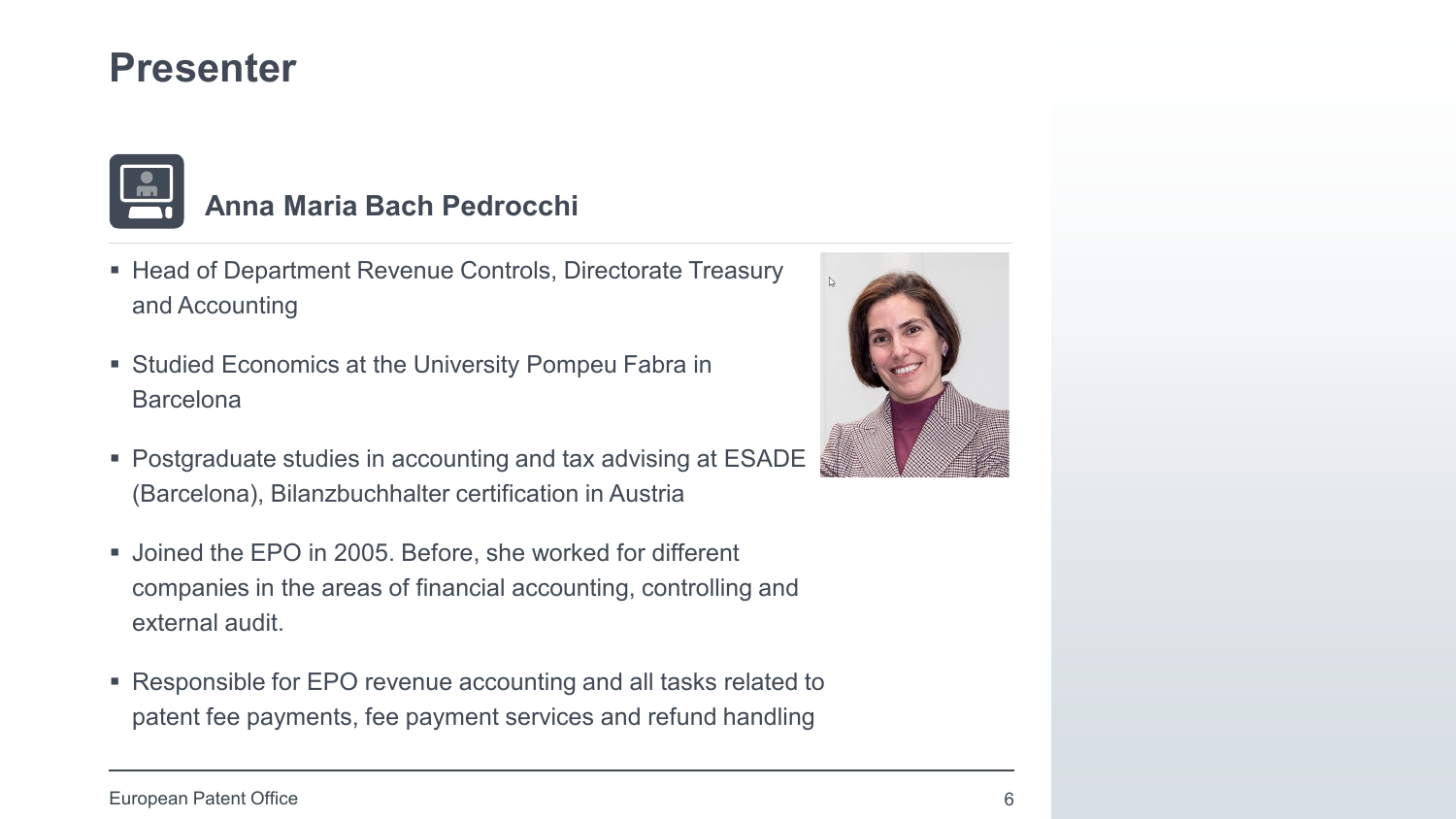#### **Content**

- Guidelines revision cycle
- Public user consultation
- Hot topics for the 2023 revision cycle
- **Digital transformation**
- Central Fee Payment
- $Q & A$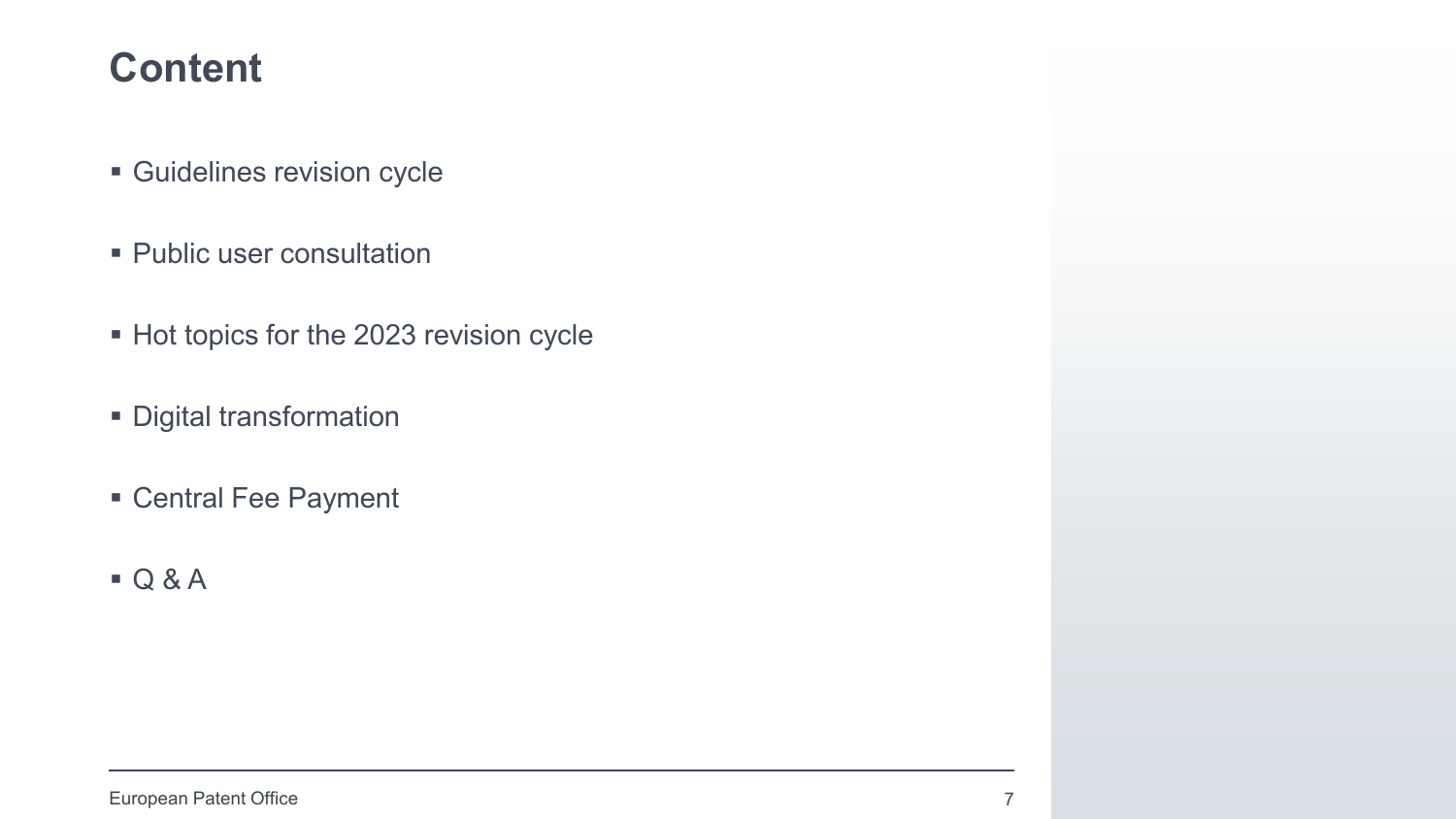#### **Guidelines revision cycle**



https://www.epo.org/lawpractice/legal-texts/guidelinesrevision-cycle.html

\* SACEPO Working Party on Guidelines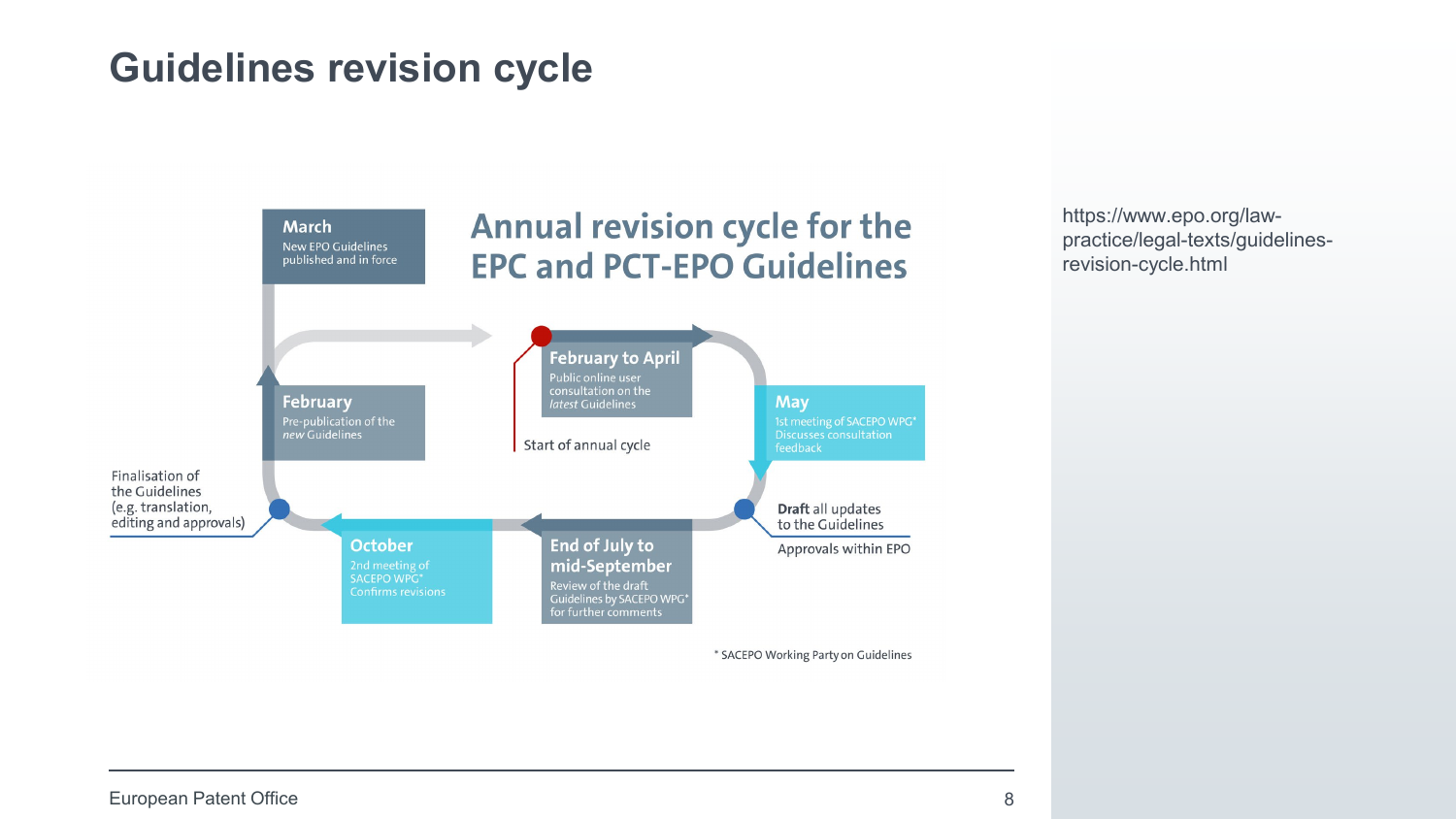## **Public user consultation 2022**

- Started in February with publication of the preview version of the Guidelines 2022
- Announced on epo.org, the EPO Newsletter and social media
- Open for comments until mid-April, open to everyone
- $\blacksquare$  The contributions are discussed in the 1<sup>st</sup> meeting with the SACEPO Working Party on Guidelines (SACEPO WPG) on 19.05.2022
- The draft Guidelines 2023 will include
	- − the user comments adopted by the SACEPO WPG
	- − any other comments received from interested users during the year at [patentlaw@epo.org](mailto:patentlaw@epo.org)
	- − updates due to legal and procedural changes

https://www.epo.org/law[practice/consultation/completed.html](https://www.epo.org/law-practice/consultation/completed.html)

https://www.epo.org/law[practice/legal-texts/guidelines.html](https://www.epo.org/law-practice/legal-texts/guidelines.html)

[patentlaw@epo.org](mailto:Patentlaw@epo.org)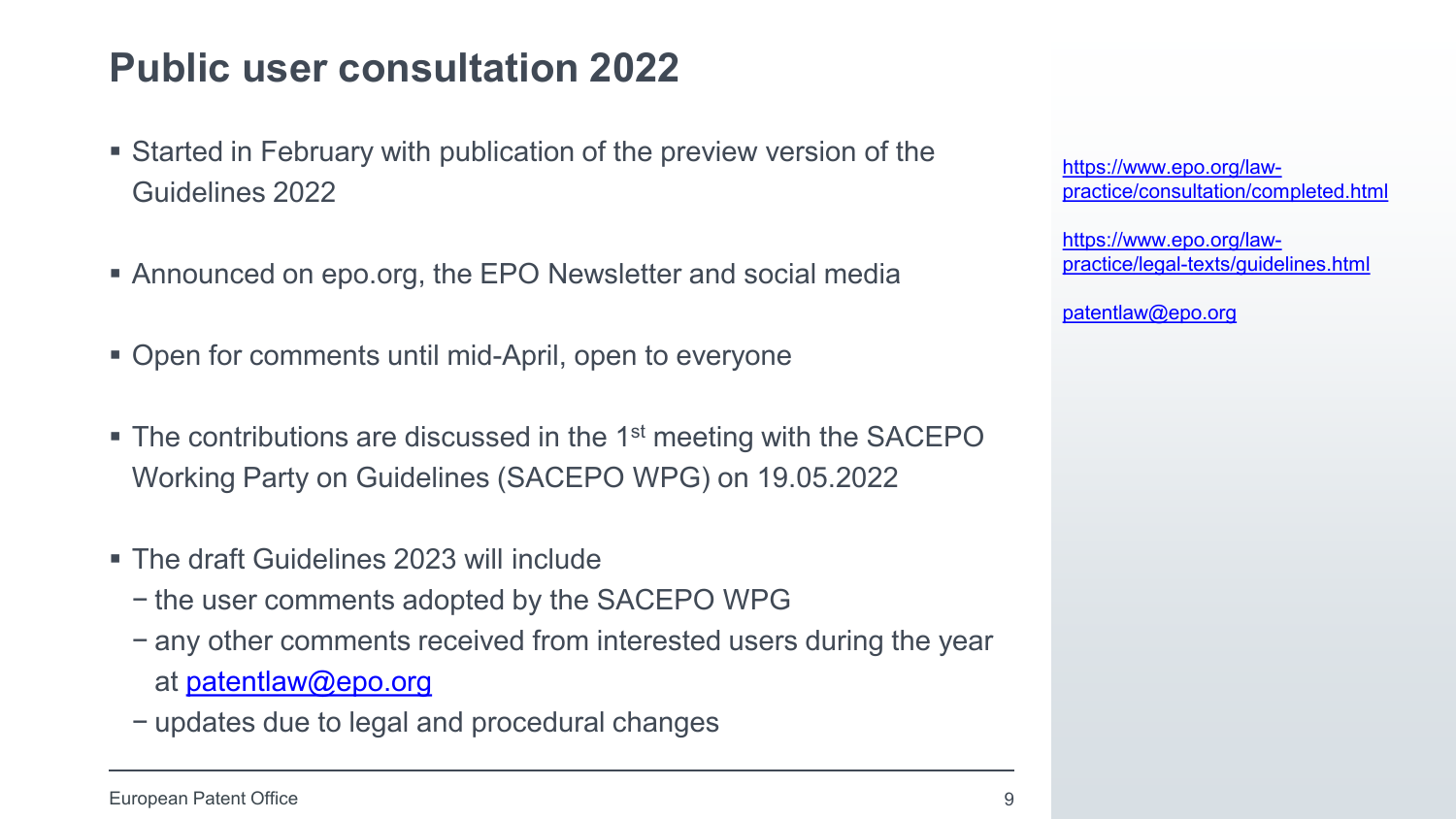## **Public user consultation 2022**

- Total of 114 comments received
- Majority of comments originate from European patent attorneys and "other" users



European Patent Office 10 and 10 and 10 and 10 and 10 and 10 and 10 and 10 and 10 and 10 and 10 and 10 and 10 and 10 and 10 and 10 and 10 and 10 and 10 and 10 and 10 and 10 and 10 and 10 and 10 and 10 and 10 and 10 and 10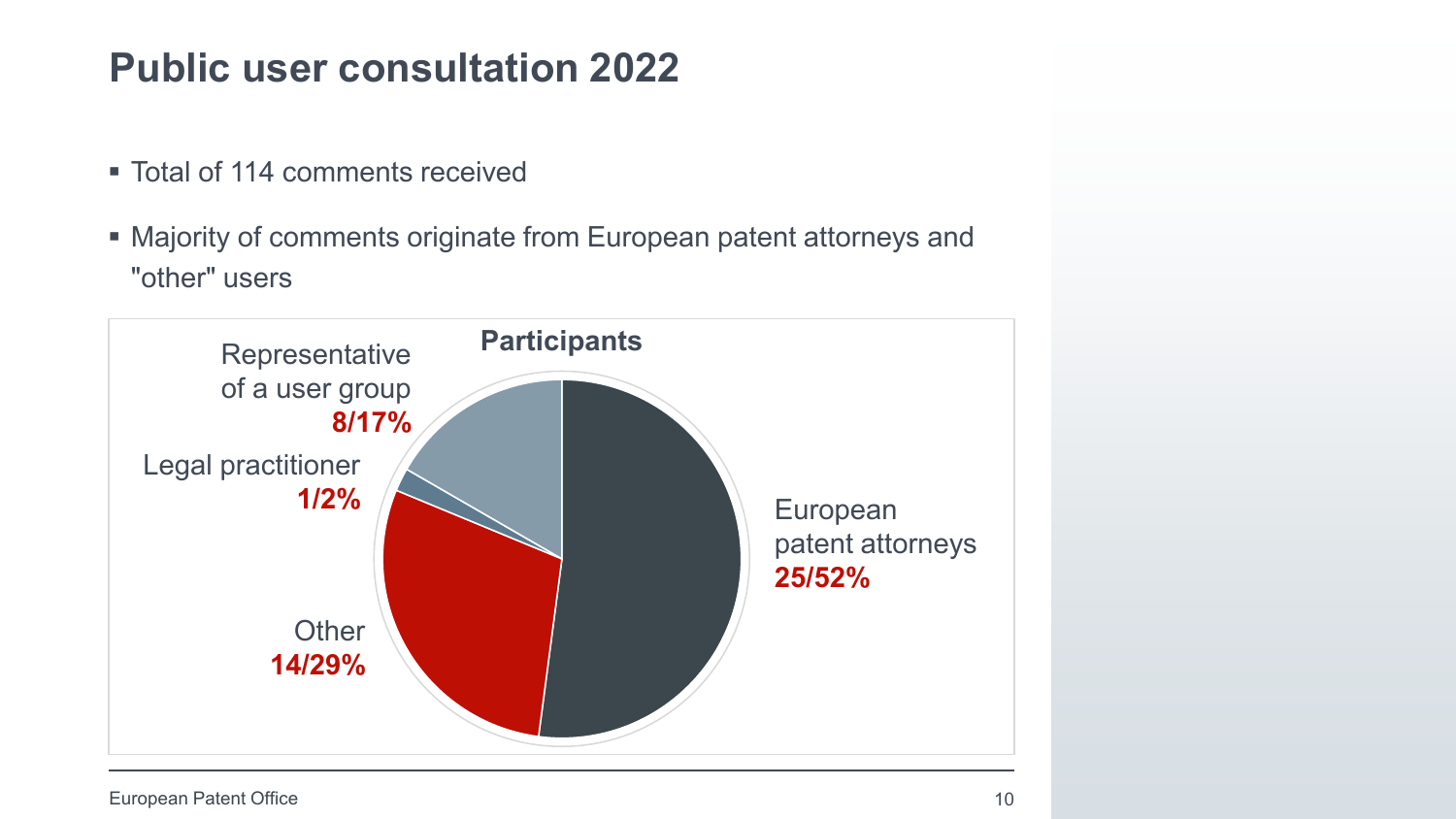## **Public user consultation 2022**

 Majority of comments (30) relate to the Office's practice regarding the requirement to adapt the description (Part F-IV, 4.3 and 4.4) and to Part G (46 comments).

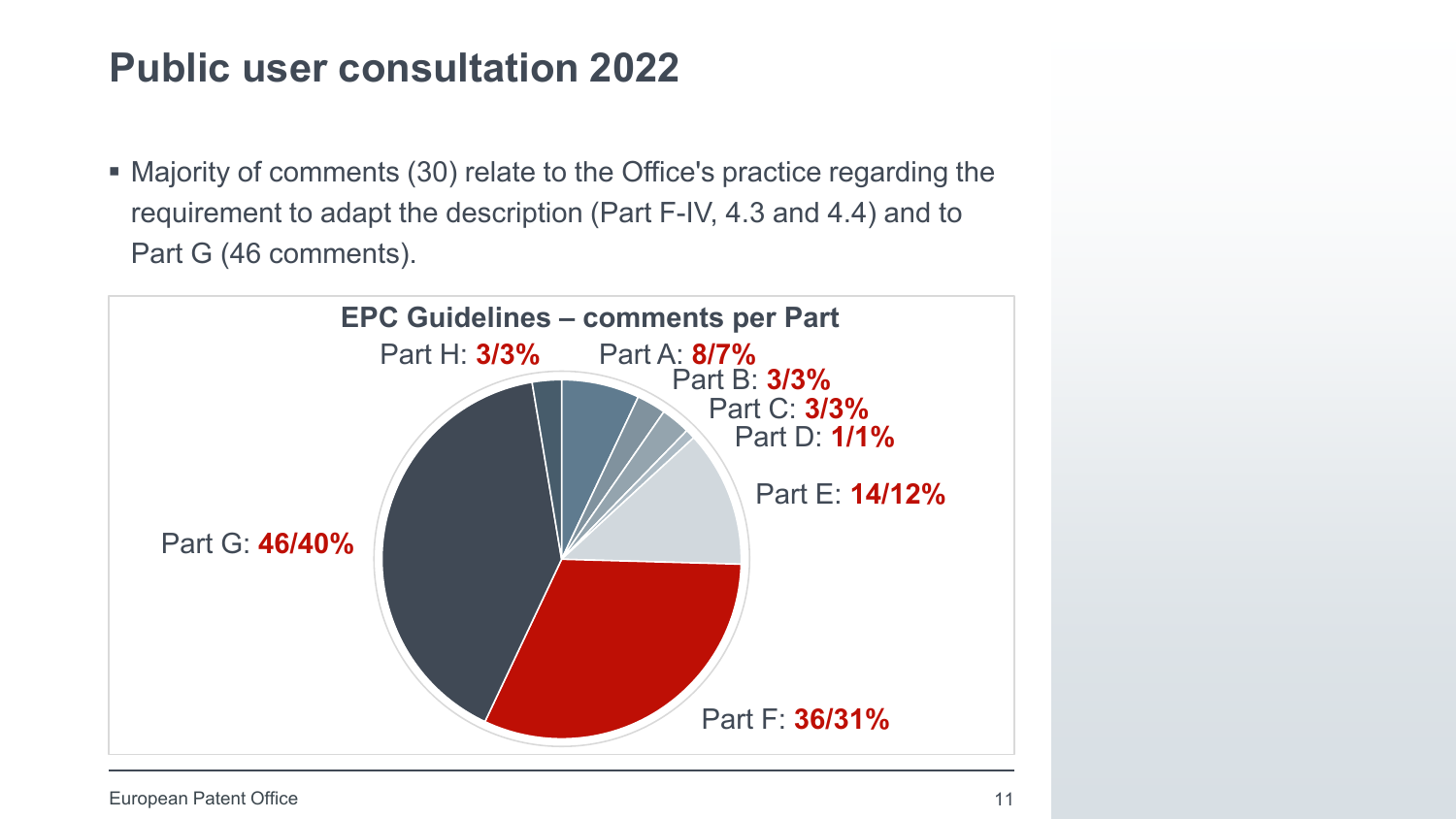### **Hot topics EPC Guidelines 2023**

#### **1. Forthcoming legal changes**

- − Sequence listing standard ST.26 (GL2DAY session 30.03.2022)
- − New Rule 56a EPC (GL2DAY session 06.04.2022)
- − Grant certificate improved form and communication

#### **2. Foreseen legal changes – tbd**

- − Legal changes to support digital transformation in the PGP tbd
- − Rules 46, 49, 50, 57(i), 82, 65, 126, 127 and 131 EPC

#### **3. Central Fee Payment**

- **4. Decisions of the Enlarged Board of Appeal on referrals**
- **5. Further clarifications and examples**

CII, AI, digital tools

[OJ EPO 2021, A96,](https://www.epo.org/law-practice/legal-texts/official-journal/2021/12/a96/2021-a96.pdf) [A97](https://www.epo.org/law-practice/legal-texts/official-journal/2021/12/a97/2021-a97.pdf) [OJ EPO 2022, A3](https://www.epo.org/law-practice/legal-texts/official-journal/2022/01/a3/2022-a3.pdf) [OJ 2021, A94](https://www.epo.org/law-practice/legal-texts/official-journal/2021/12/a94/2021-a94.pdf), [A95](https://www.epo.org/law-practice/legal-texts/official-journal/2021/12/a95/2021-a95.pdf)

Updates to Parts A, C, E, F, H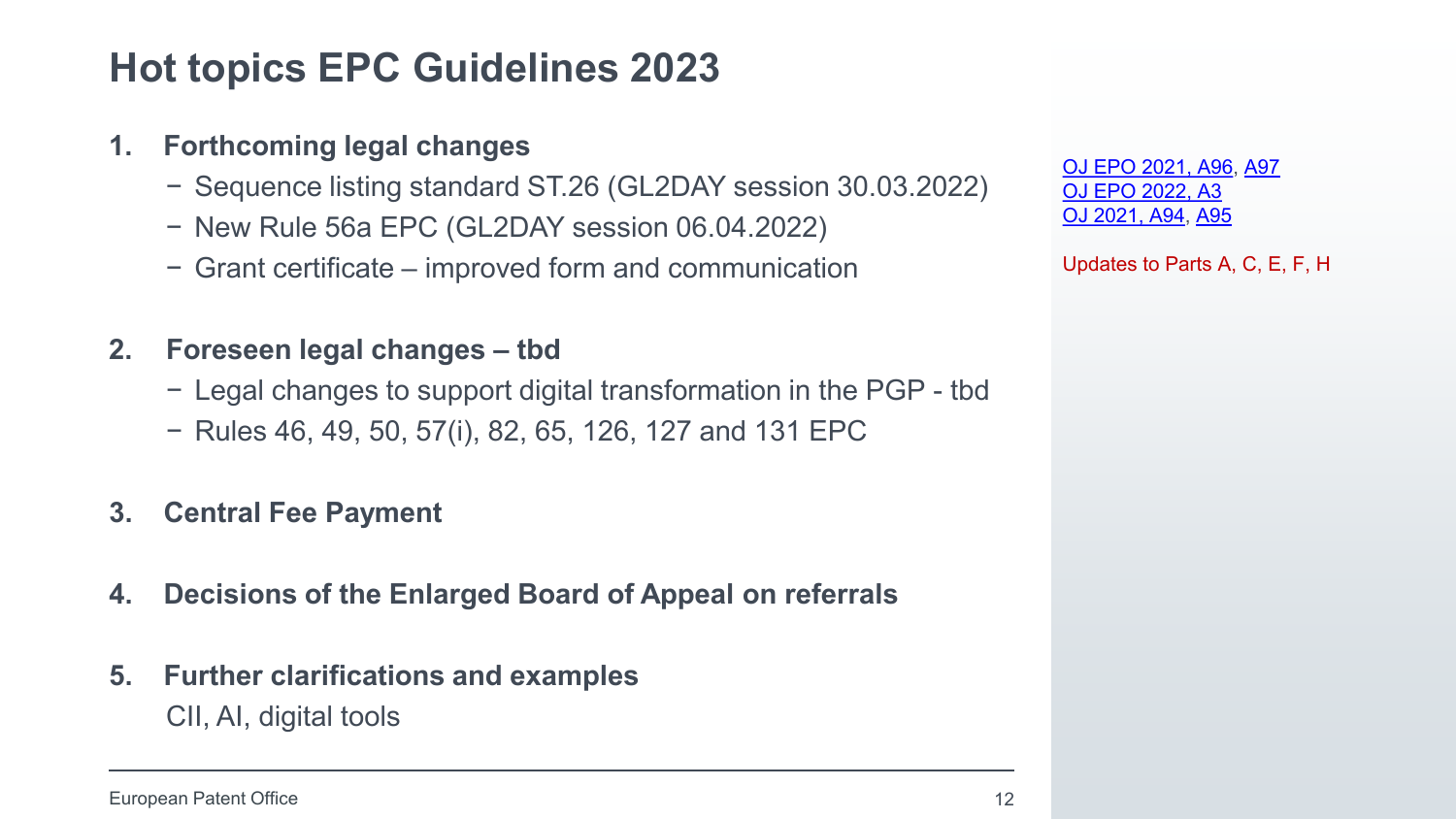

Europäisches Patentamt European Patent Office

Office européen des brevets

# **Guidelines2day 2022**

## Legal changes to support digital transformation



Laurence Brüning-Petit **Head of Department I Patent Law and Procedures** 26 April 2022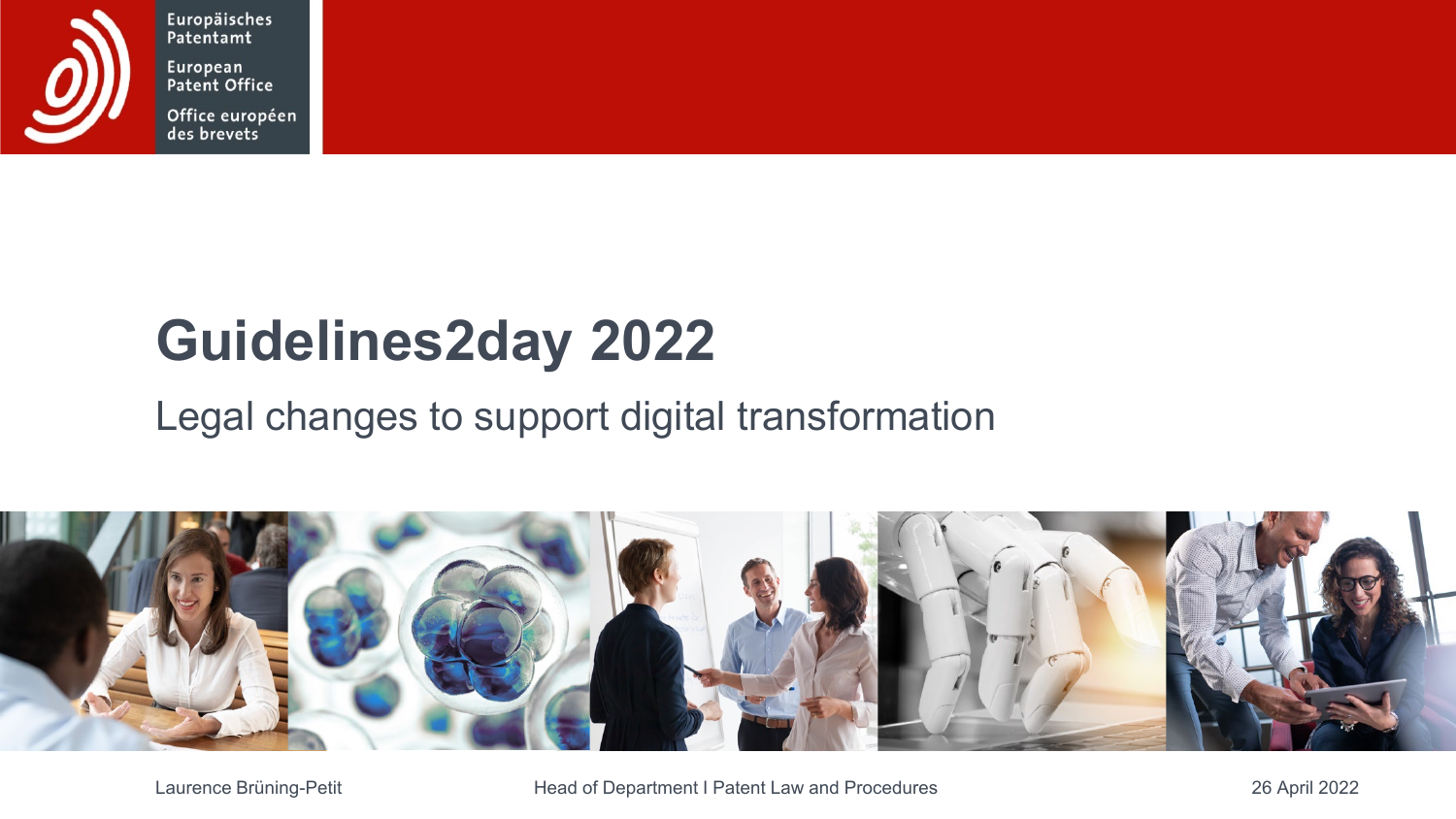## **Digital transformation - agenda**

- **Background**
- **Steps towards digitalisation – Expansion of online services**
- **Milestones – Consultation**
- **Proposed amendments to the EPC Implementing Regulations**
	- − Rules 46, 49, 50, 57 and 82 EPC: presentation requirements of application documents
	- − Rule 65 EPC: transmittal of search reports
	- − Rules 126, 127 and 131 EPC: notification and time-limit calculation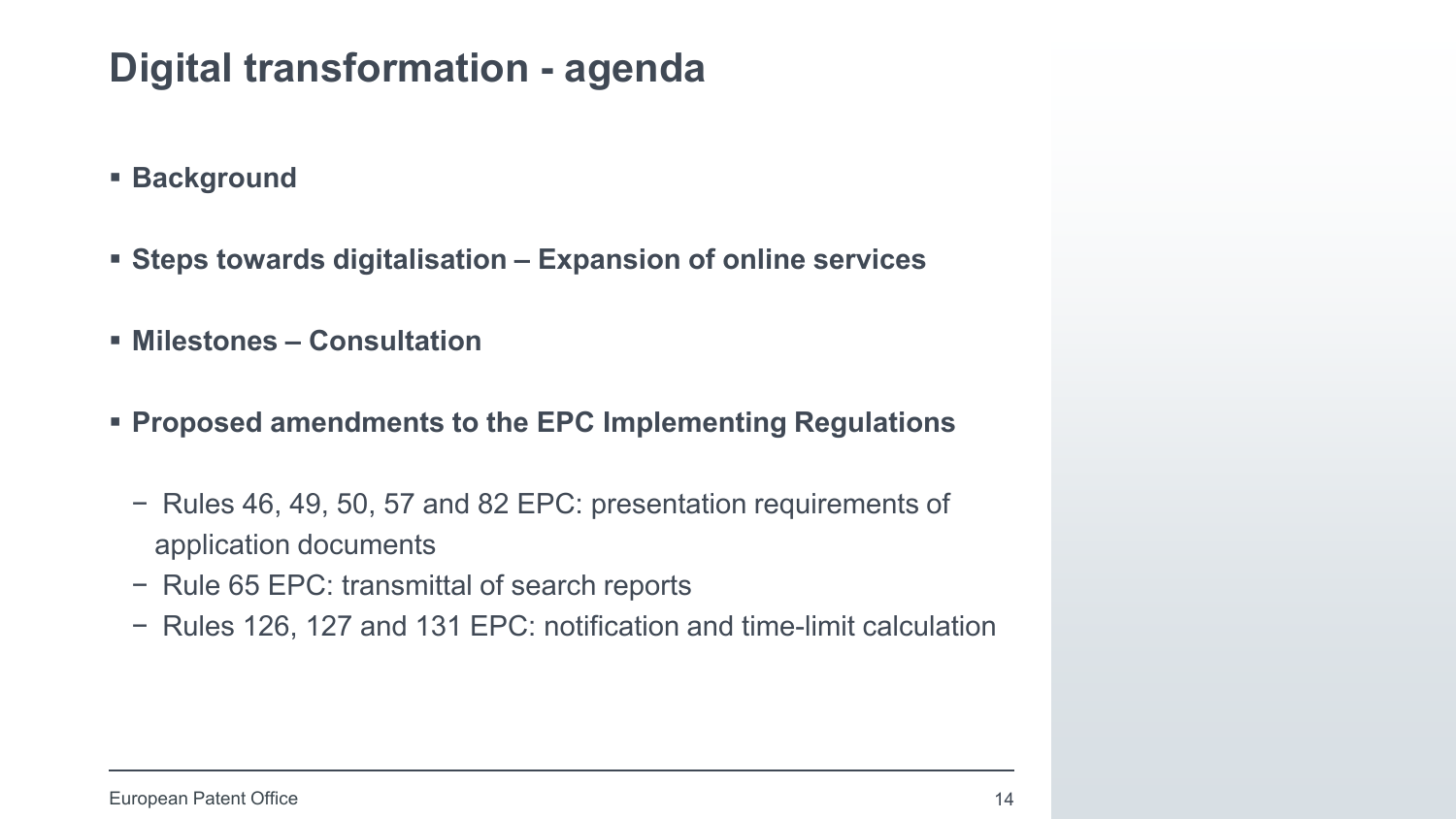### **Background**

- COVID-19 pandemic has accelerated transition to a digital patent grant process
- **Internal workflows digitised**
- Electronic filing and notification now standard
- However, certain legal provisions were drafted with paper-based processes in mind
- **Example 1** Legal changes enable future improvements
- **Closer alignment with the PCT**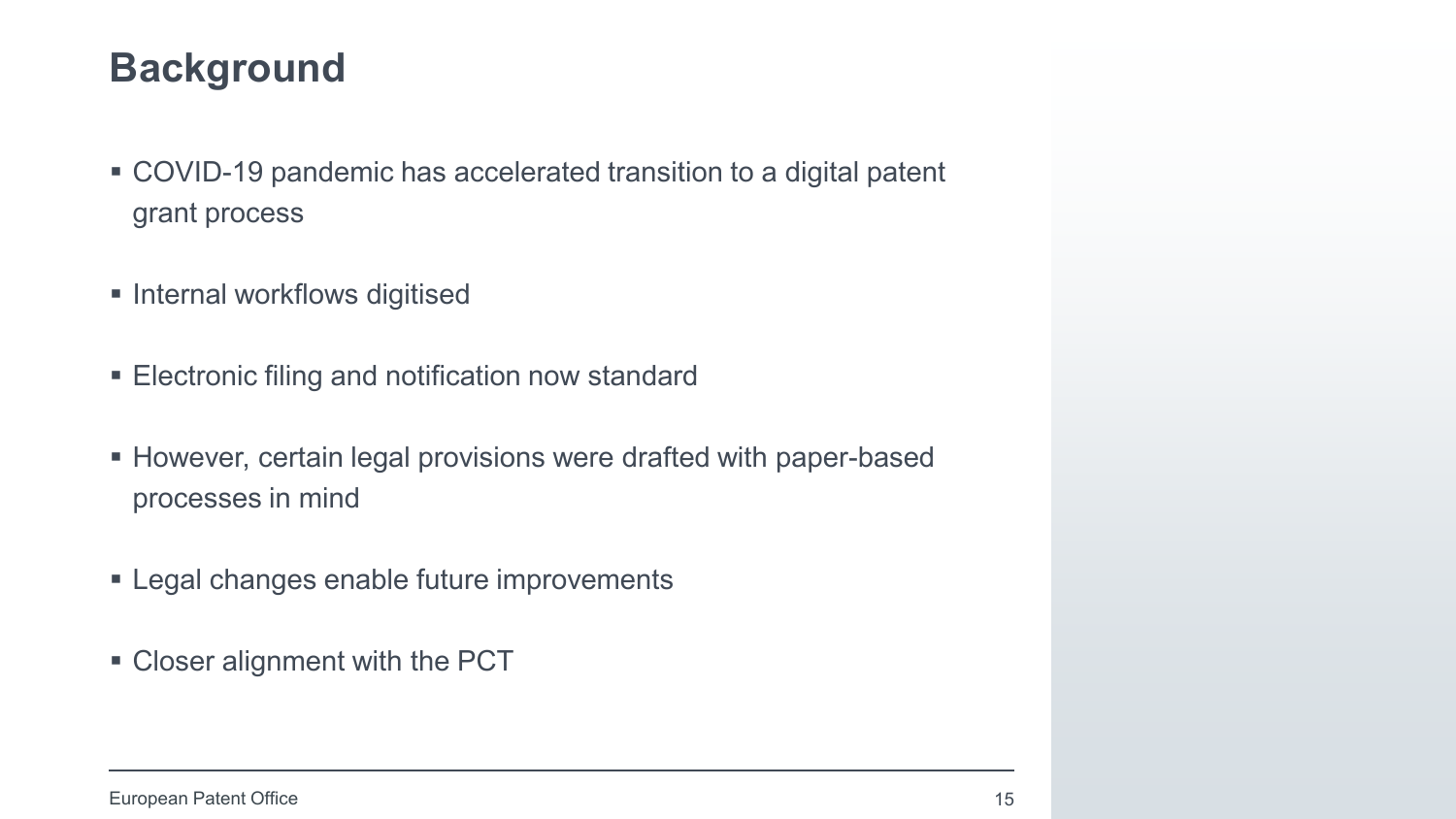### **Steps towards digitalisation – Expansion of online services**

- Online services improved and expanded
	- Mailbox
	- Central Fee Payment
	- Online Filing 2.0
	- User area pilot project
- Electronic grant certificate since 01.04.2022
- Electronically certified priority documents: technical developments ongoing

[https://www.epo.org/applying/online](https://www.epo.org/applying/online-services/mailbox/updates.html)services/mailbox/updates.html

[OJ EPO 2022, A25](https://www.epo.org/law-practice/legal-texts/official-journal/2022/03/a25.html) [OJ EPO 2021, A42](https://www.epo.org/law-practice/legal-texts/official-journal/2021/05/a42.html) [OJ EPO 2021, A64,](https://www.epo.org/law-practice/legal-texts/official-journal/2021/08/a64.html) [A65](https://www.epo.org/law-practice/legal-texts/official-journal/2021/08/a65.html)

[OJ EPO 2021, A94,](https://www.epo.org/law-practice/legal-texts/official-journal/2021/12/a94.html) [A95](https://www.epo.org/law-practice/legal-texts/official-journal/2021/12/a95.html)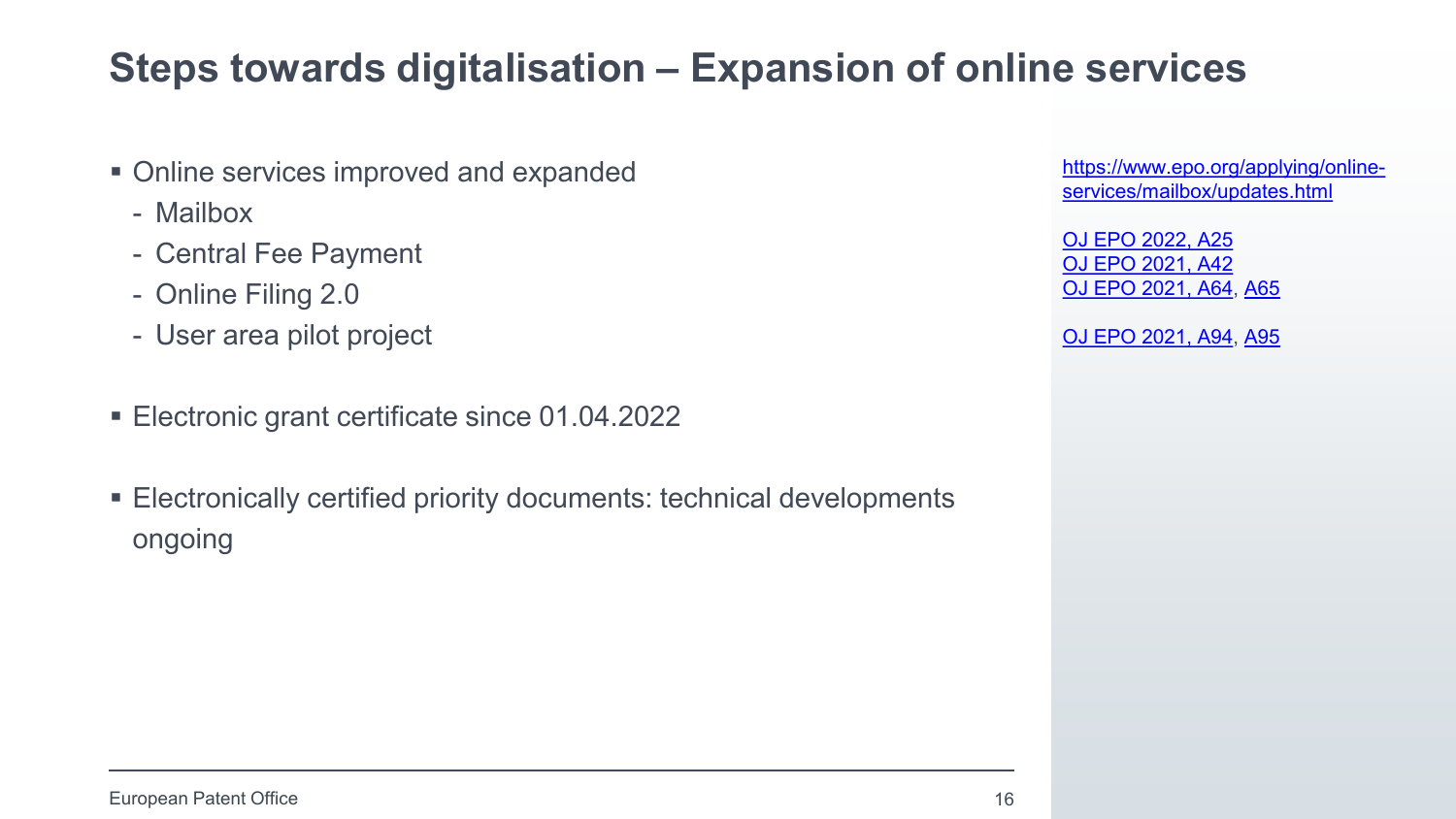#### **Milestones - Consultation**

- SACEPO Working Party on Rules, 14.10.2021
- Committee on Patent Law, 24.11.2021
- Meeting with Boards of Appeal, 10.12.2021
- SACEPO Working Party on Rules, 10.03.2022
- Meeting with Boards of Appeal, 16.03.2022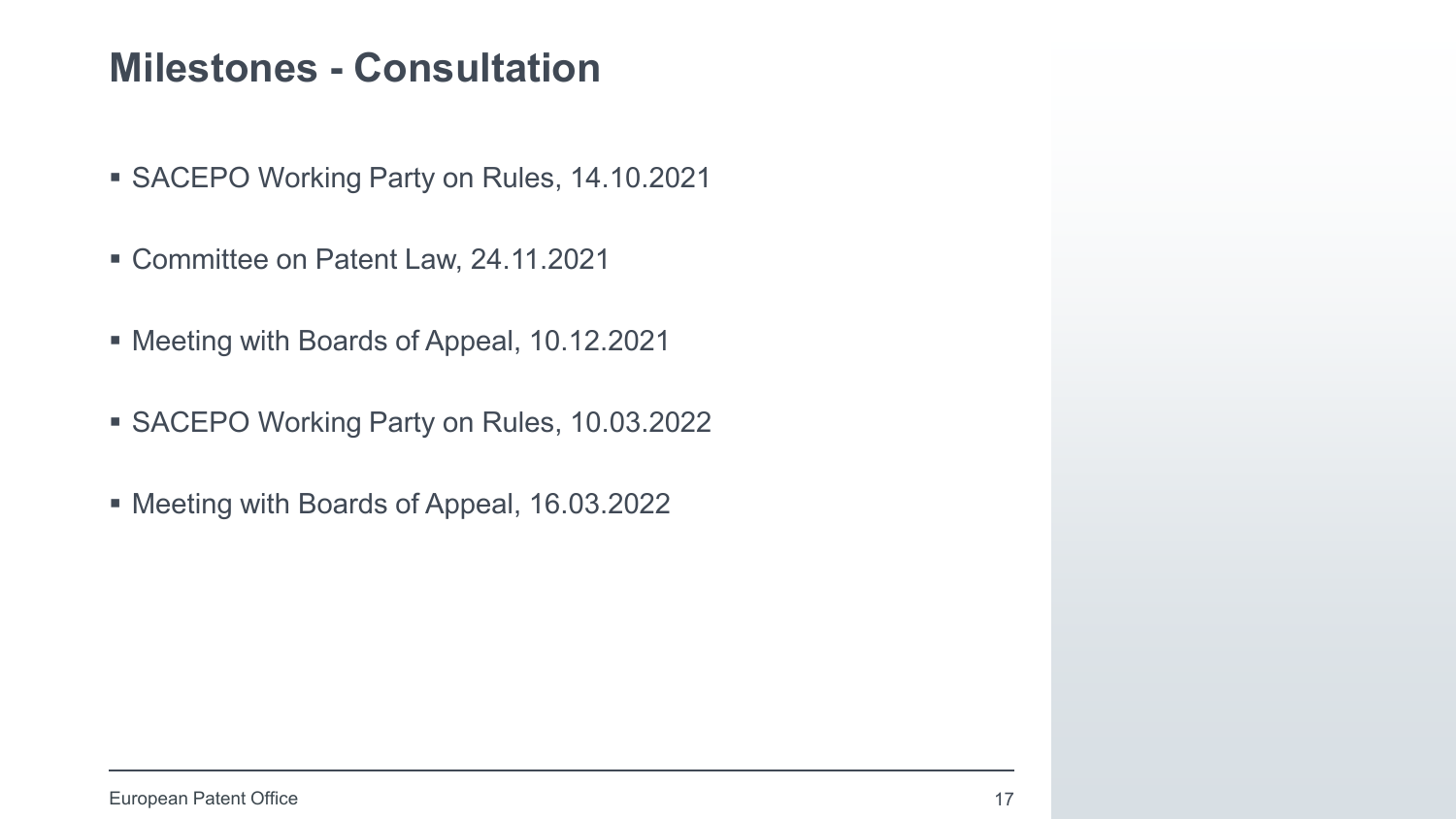### **Presentation requirements of documents**

- **Presentation requirements governed by Rules 46, 49 and 50 EPC;** Rules 57 and 82(2) related to the examination of compliance with presentation requirements
- Current provisions reflect a paper-based procedure: need for modernisation
- More flexibility in the legislative process beneficial to adapt quickly to any future developments
- **Legal change:** presentation requirements to be defined in a decision of the President of the EPO instead of the Implementing Regulations
- The first decision of the President will re-state the current requirements
- **Entry into force**: 01.11.2022



Alignment with international requirements, in particular the PCT; consulting all stakeholders

[GL A-III, 3.2](https://www.epo.org/law-practice/legal-texts/html/guidelines/e/a_iii_3_2.htm) [GL A-VIII, 2.1,](https://www.epo.org/law-practice/legal-texts/html/guidelines/e/a_viii_2_1.htm) [2.2](https://www.epo.org/law-practice/legal-texts/html/guidelines/e/a_viii_2_2.htm) [GL A-IX](https://www.epo.org/law-practice/legal-texts/html/guidelines/e/a_ix.htm)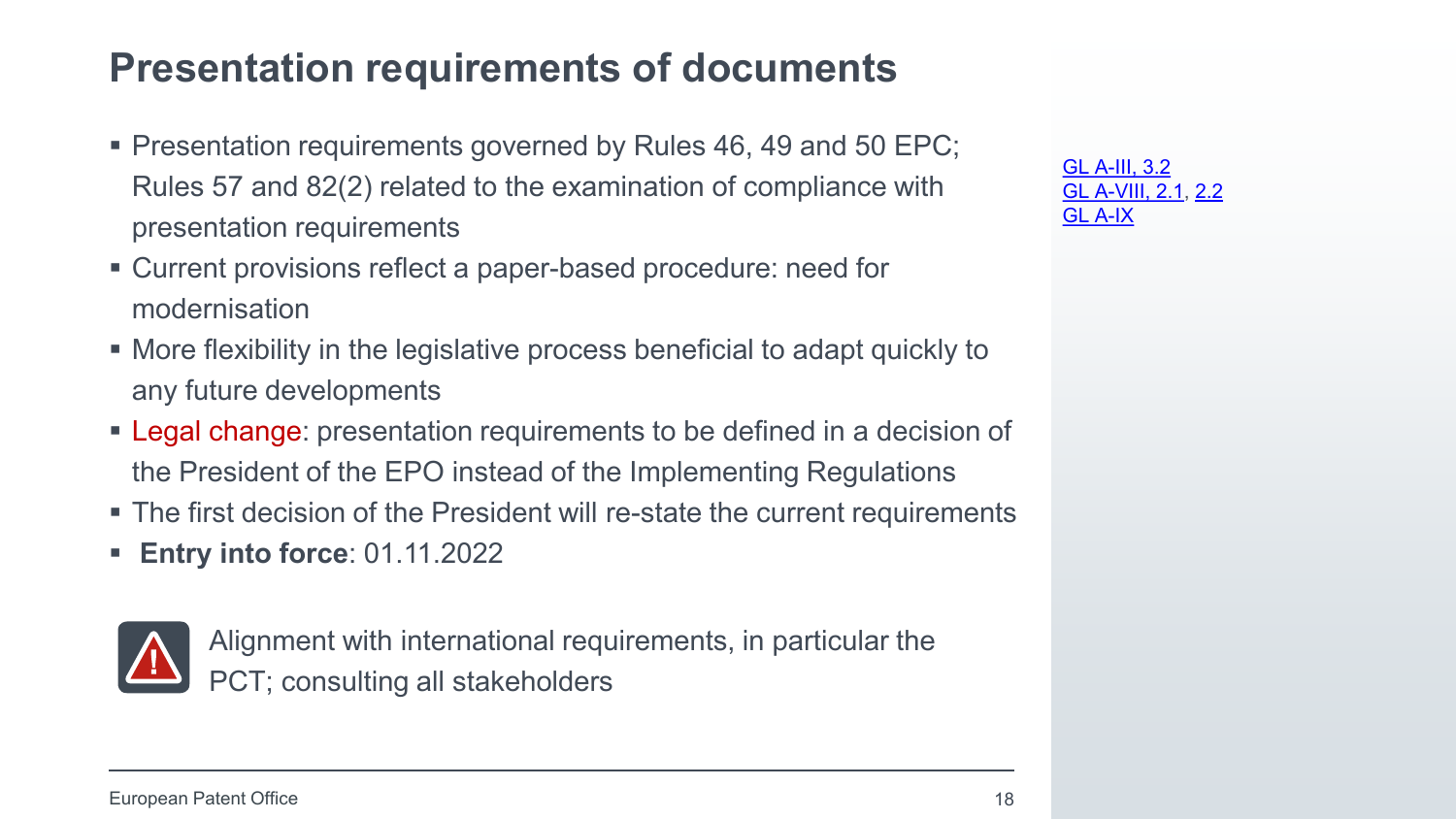## **Presentation requirements of documents – Series of changes**

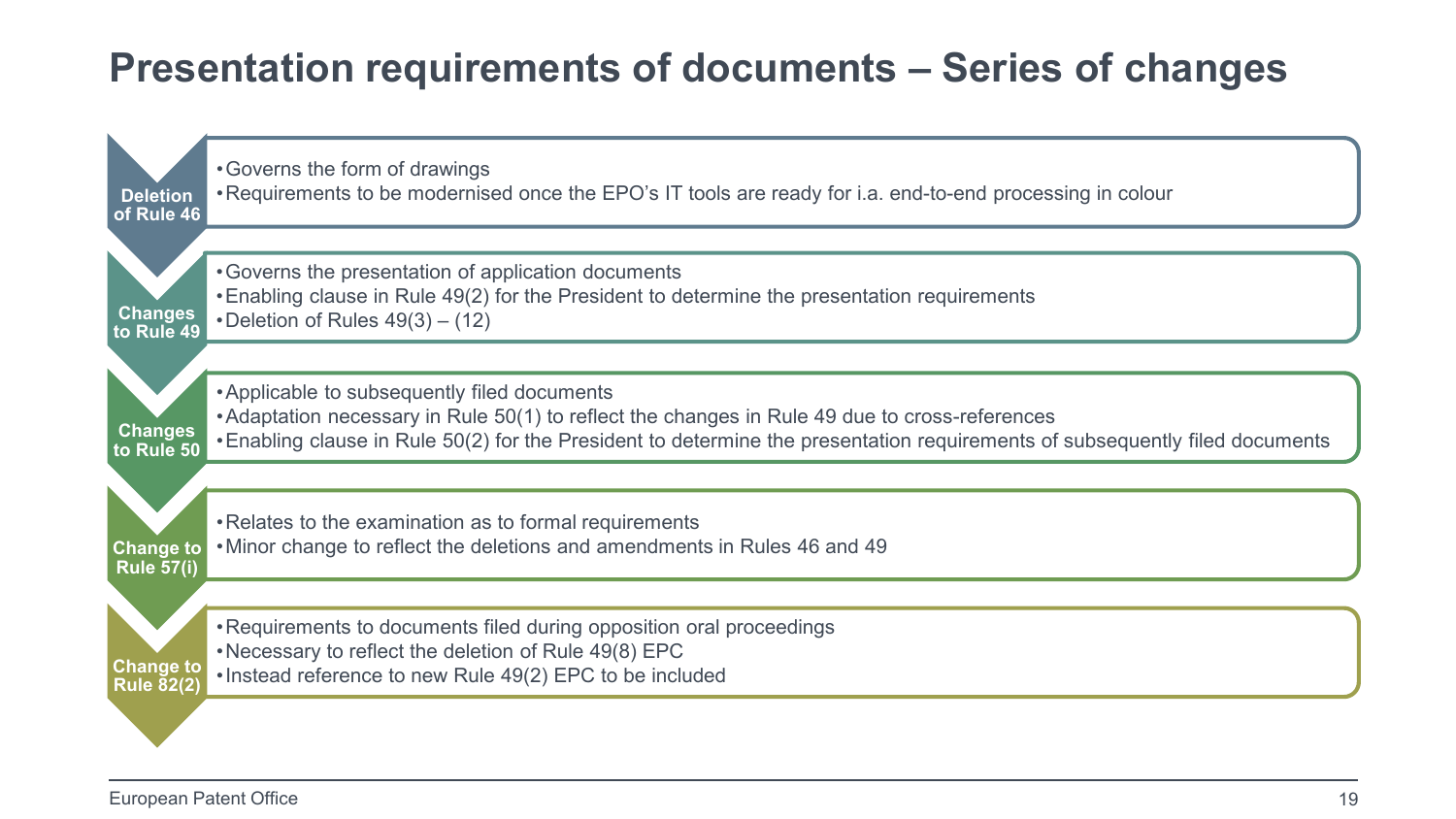## **Transmittal of search reports**

Rule 65 EPC: **Transmittal of the search report including copies of any cited documents**

- The EPO is to transmit to the applicant copies of any document cited in the search report.
- They are currently sent by post or via the Mailbox
	- $\rightarrow$  Huge quantity of paper per year
	- $\rightarrow$  Challenges to transmit non-conventional citations (e.g. video clips) **More user-friendly digital services under consideration:**
	- − Downloading citations from a web-based platform, incl. videos cited
- Legal change: **Amendment of Rule 65 EPC to be ready for future digital developments**
	- − Documents cited will be 'made available' instead of 'transmitted'
- **Entry into force**: 01.11.2022

[GL B-X, 11](https://www.epo.org/law-practice/legal-texts/html/guidelines/e/b_x_11.htm) [GL B-X, 12](https://www.epo.org/law-practice/legal-texts/html/guidelines/e/b_x_12.htm)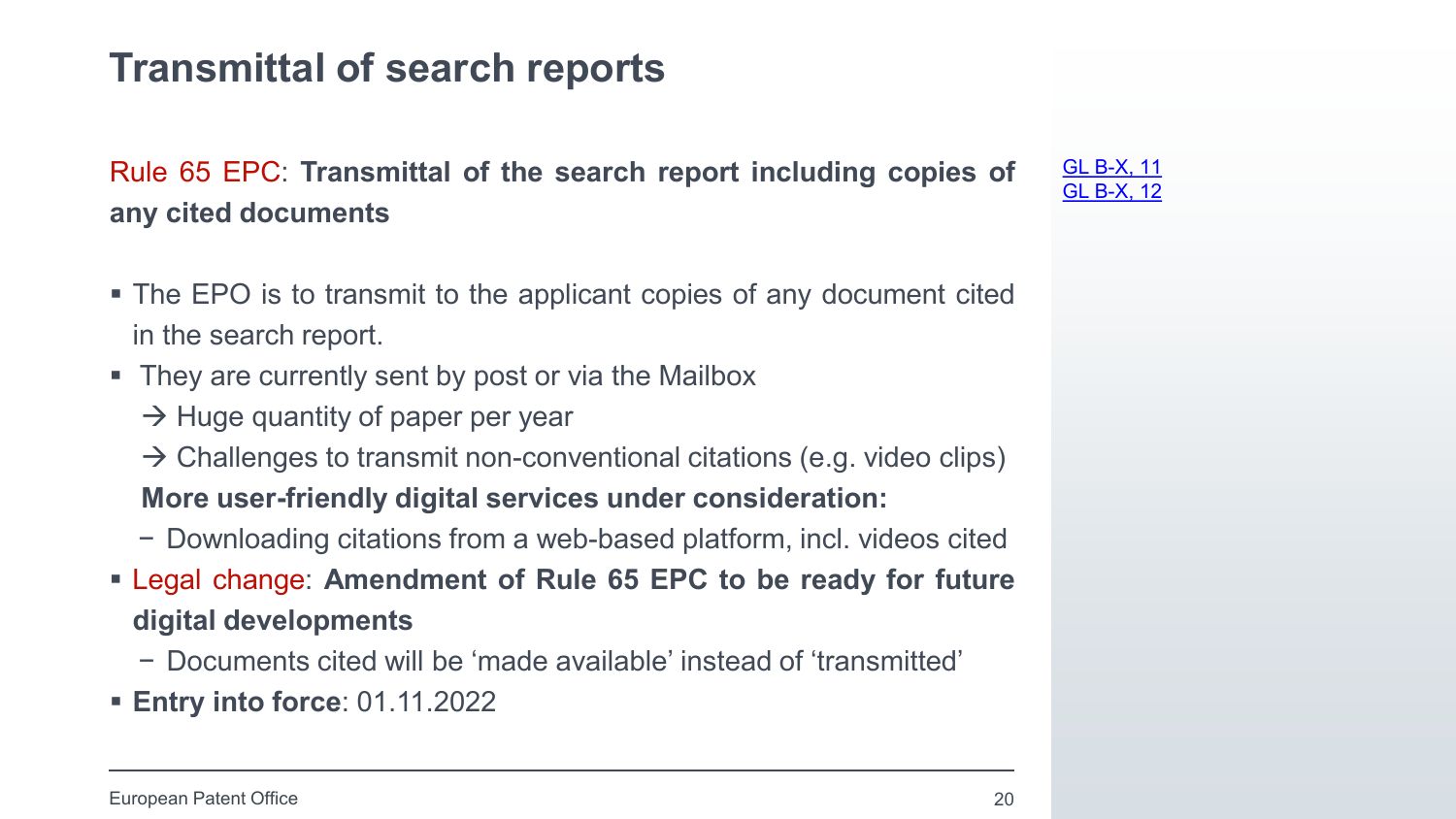## **Notification and time limit calculation (1)**

Rules 126, 127 and 131 EPC**: The current ten-day fiction and time-time limit calculation rules** 

- Ten-day rule reflects notification by post (also in place for instantaneous electronic notification)
- **Electronic notification has become a common and reliable** notification method

| ∸   |       |  |
|-----|-------|--|
| اشا | 7III. |  |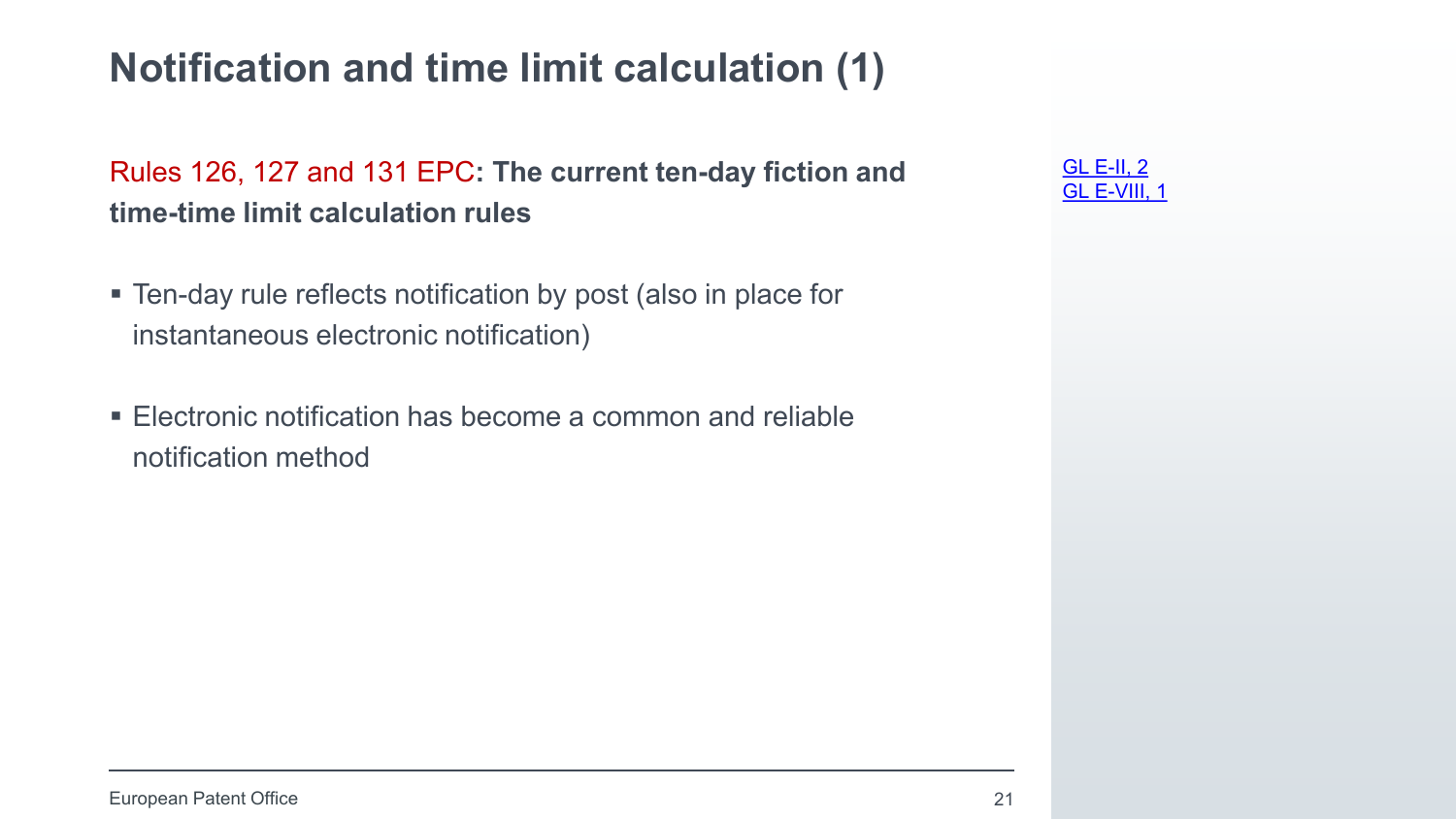### **Notification and time limit calculation (2)**

- Legal changes: **Amendments to Rules 126, 127 and 131 EPC to adapt the current legal framework to the today's reality and bring the EPC and PCT regimes closer**
	- − Ten-day fiction for postal and electronic notifications abandoned
	- − Introduction of a new fiction under which a document is deemed notified on the date it bears (known from the PCT)
	- − Time-limit calculation from new notification fiction (date of document)
	- − Burden of proof on the part of the EPO in case of notification disputes
	- − Dedicated safeguard if a document is received particularly late (known from the PCT)
- Postal notification continues to be available; both notification methods remain aligned

[Rule 80.6 PCT](https://www.wipo.int/pct/en/texts/rules/r80.html#_80_6)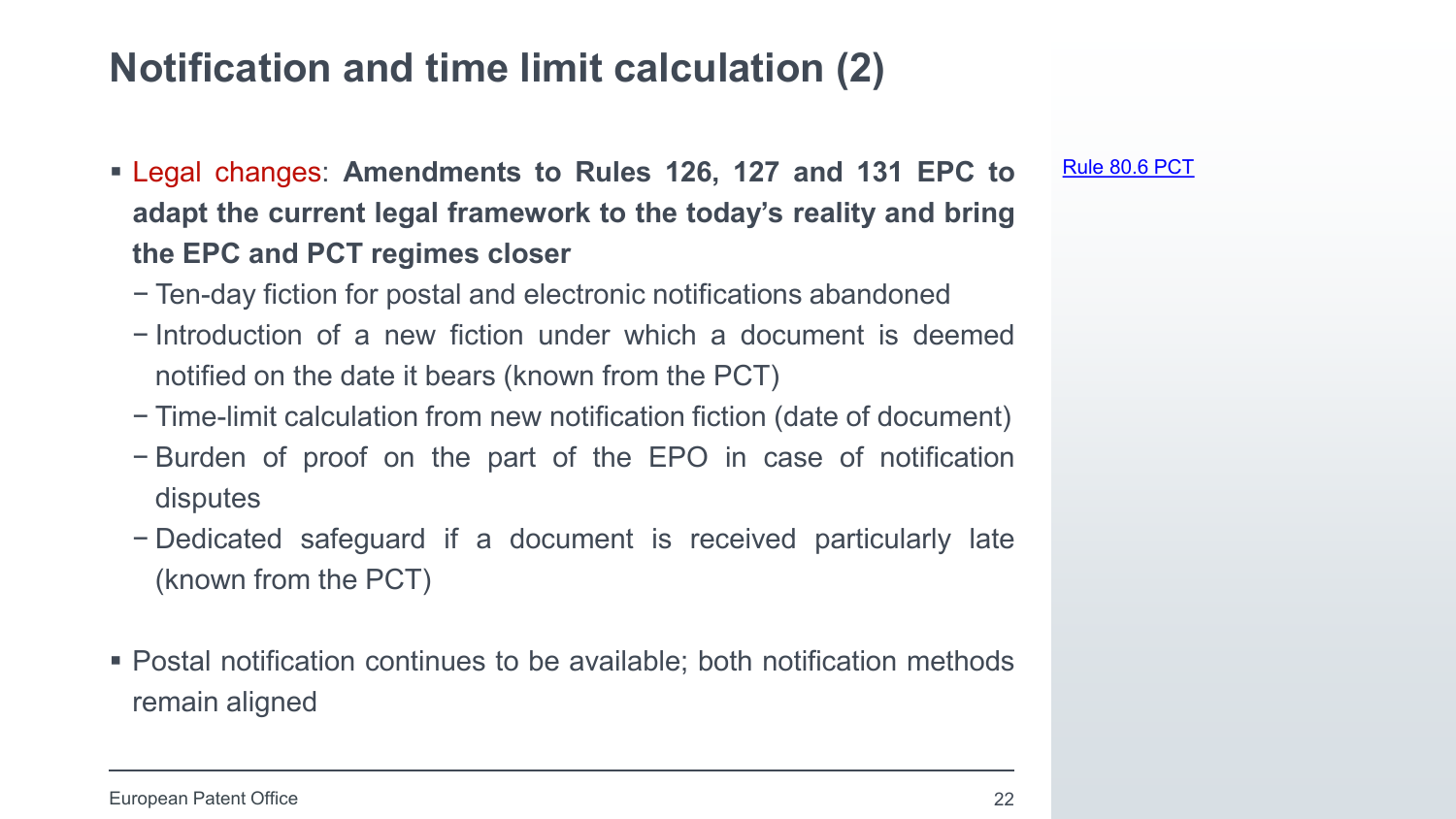## **Notification and time limit calculation (3)**

#### **Safeguard**:

If the Office cannot show that a document has reached the addressee **within seven days of the date it bears**, the period for which the deemed receipt of that document is the relevant event for the purposes of time-limit calculation would be **extended by the number of days by which these seven days are exceeded**

- Postal notification continues to be available; both notification methods remain aligned
- **Extension of periods under Rule 134 EPC applicable**
- Indication of the final date for replying to an Office's action included in the new User Area;
- Indication of the final date for paying fee(s) with respect to European patent applications in the Central Fee Payment
- **Entry into force**: 01.02.2023

https://www.epo.org/applying/o [nline-services/improving/user](https://www.epo.org/applying/online-services/improving/user-area-services.html)area-services.html

[OJ EPO 2021, A64,](https://www.epo.org/law-practice/legal-texts/official-journal/2021/08/a64.html) [A65](https://www.epo.org/law-practice/legal-texts/official-journal/2021/08/a65.html)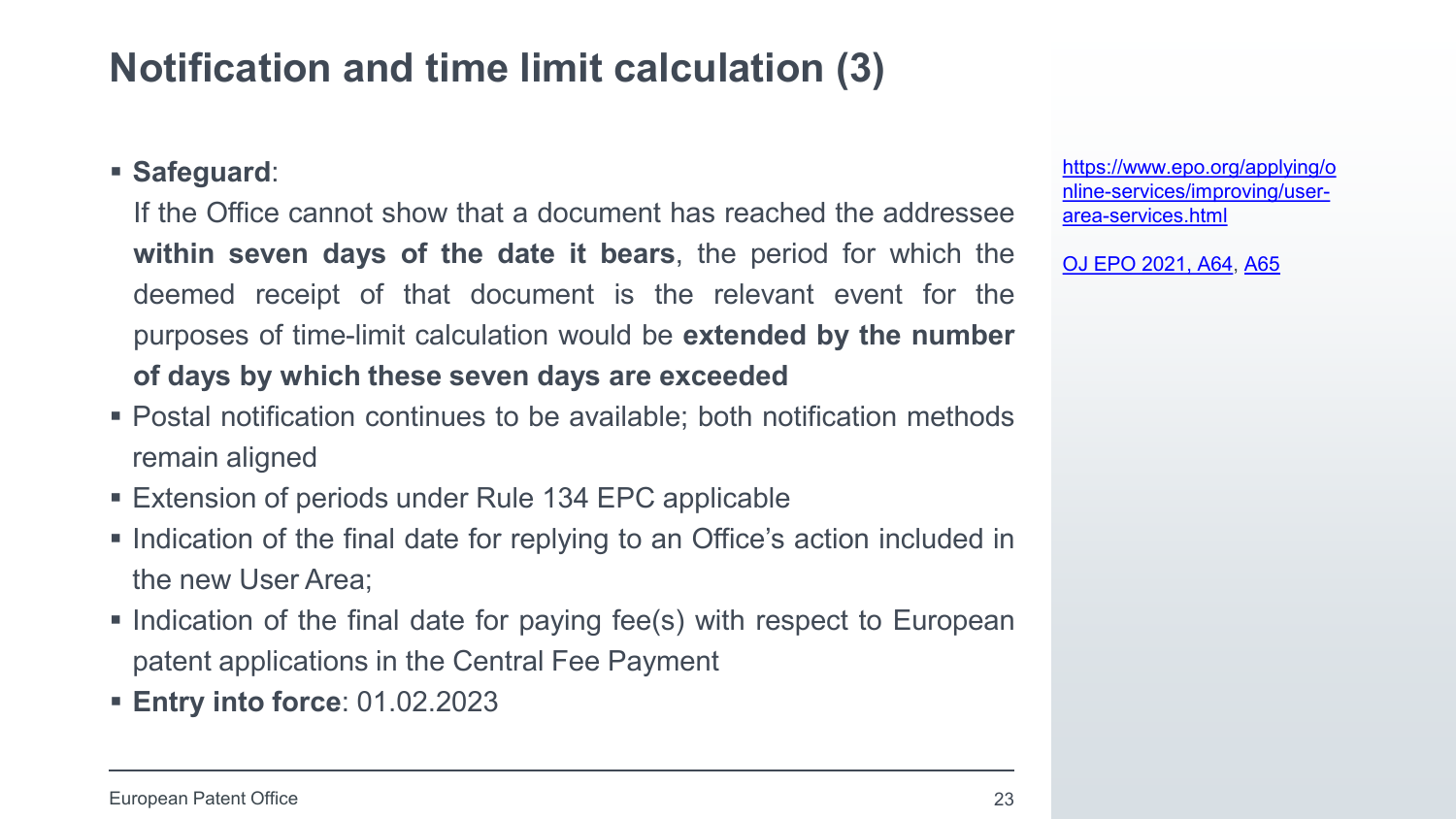#### **Notification and time-limit calculation – Examples**

Date of the communication = 1.04.2022 Delivery of the communication = 5.04.2022 Expiry of the 4-month period = **1.08.2022**

Date of the communication  $= 1.04.2022$ Delivery of the communication = 12.04.2022 Expiry of the period  $= 1.08.2022$ **Safeguard** = period **extended to 5.08.2022**

*Communication under Art. 94(3) sent with 4 month period* 

Date of the communication = 1.07.2022 Delivery of the communication  $= 6.07.2022$ Expiry of the 4-month period  $= 1.11.2022$ **Extension R. 134(1)** = **2.11.2022**

Date of the communication = 1.04.2022 Expiry of the period  $= 1.08.2022$ Not delivered = **new notification**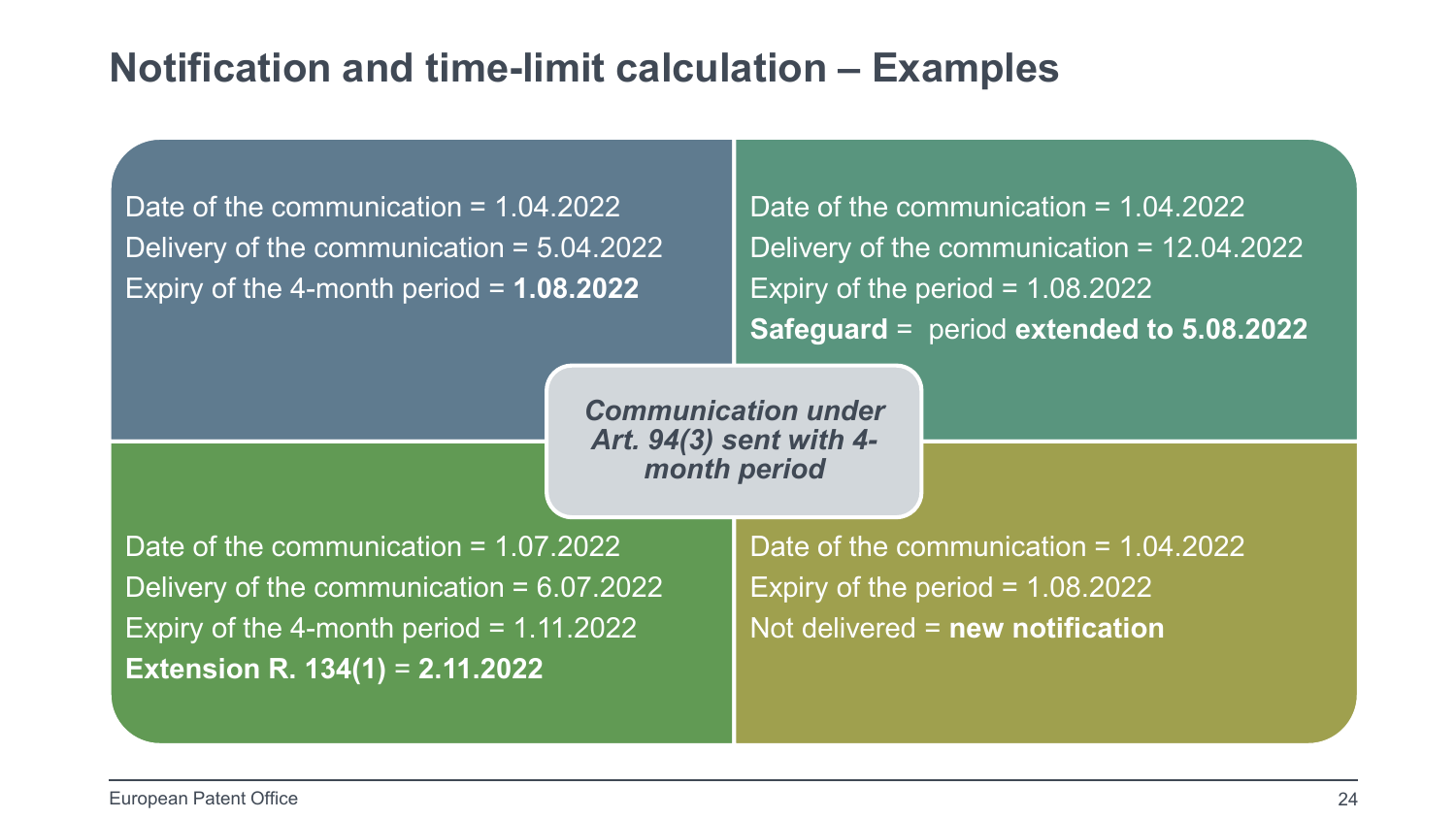

Europäisches Patentamt European<br>Patent Office

Office européen<br>des brevets

## **Guidelines2day 2022**

## Central Fee Payment



Anna Maria Bach Pedrocchi Head of Department | Revenue Controls, Treasury and Accounting 26 April 2022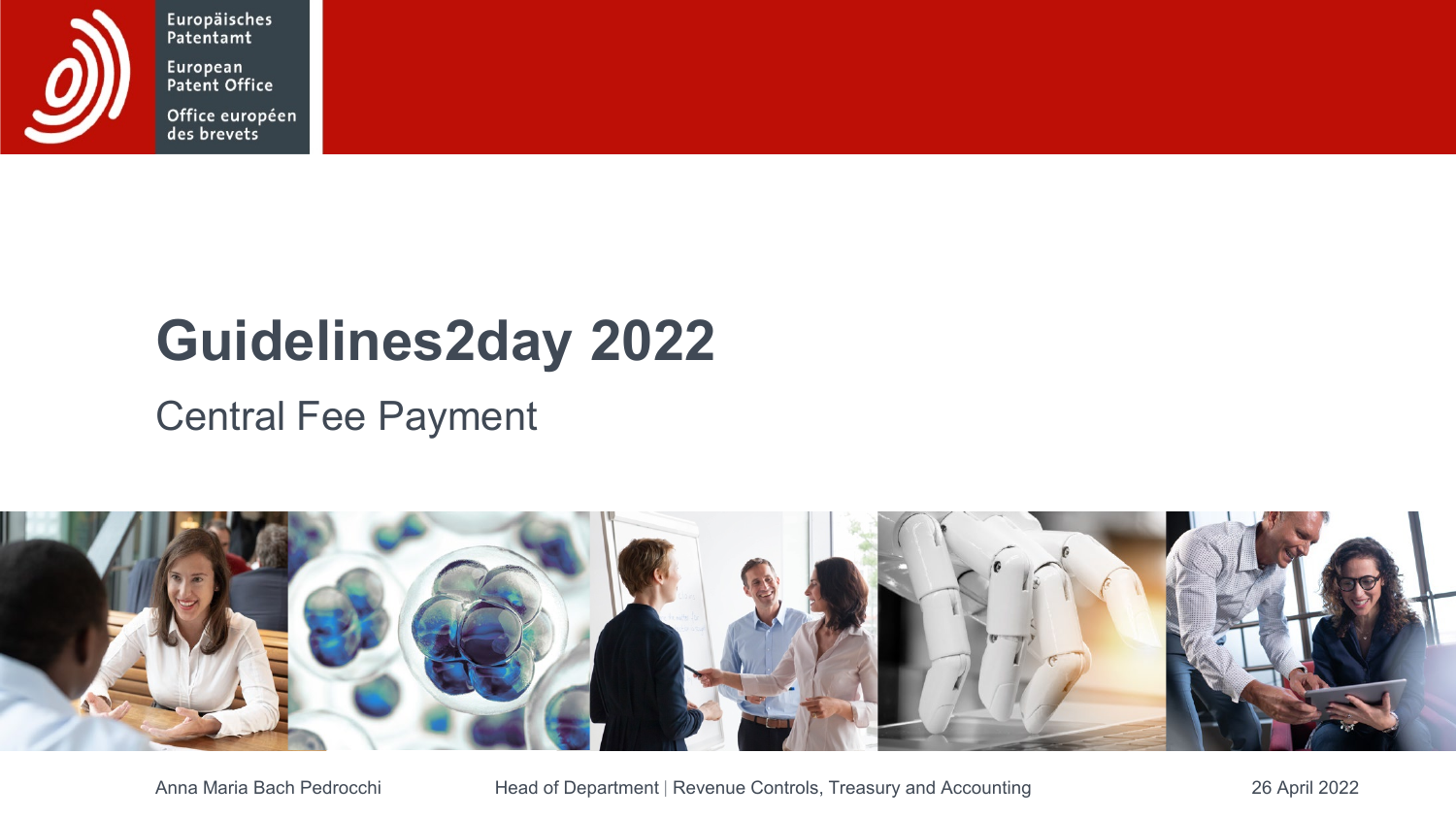### **Single centralised payment service − goals**



#### **Starting situation**

Multiple services to pay fees:

- **Bank transfer**
- Credit card via the Credit card and refund claim service on EPO website
- Deposit account submission of debit order via Online Filing/CMS/Online Fee Payment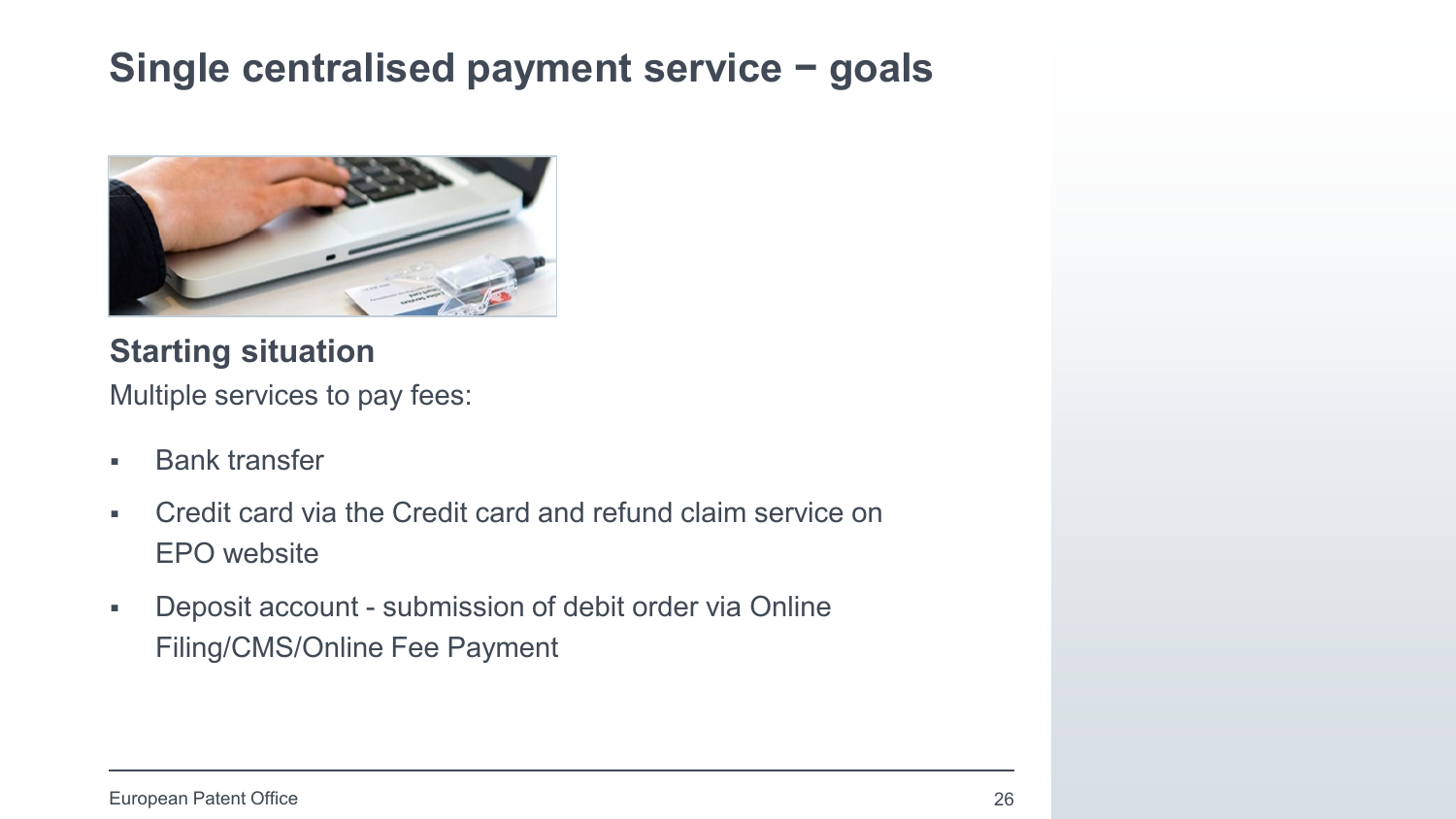## **Single centralised payment service − goals**



#### **Target situation**

Single centralised payment service using SAP e-commerce:

- All payment methods included
- Replacing existing services:
	- − with improved functionalities
	- − directly accessible via EPO website
	- − accessible through the future filing services to file and pay in one go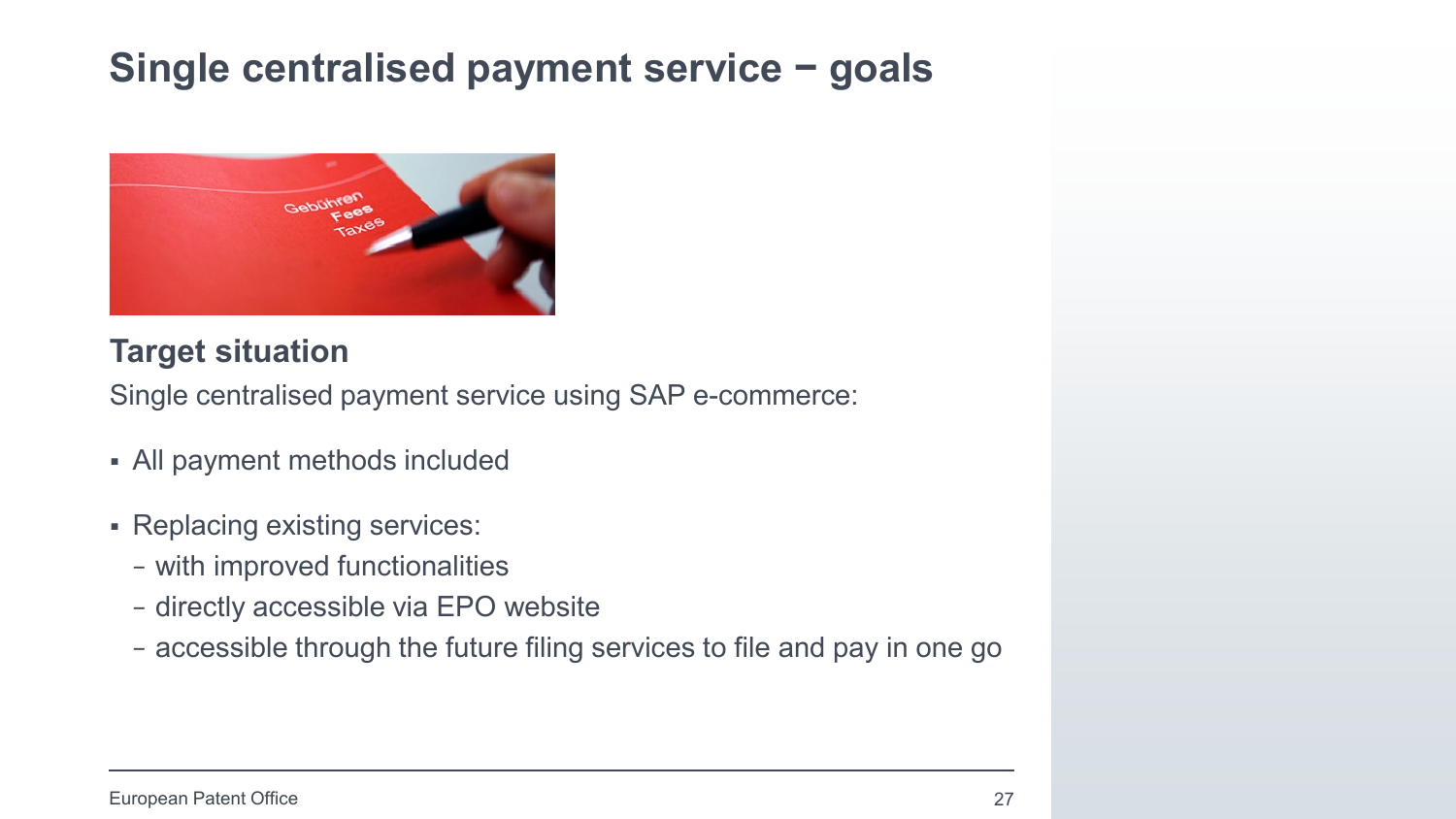## **Main new and improved functionalities of CFP**

|--|

**Apr 2022 release:** [OJ 2022, A25](https://nam12.safelinks.protection.outlook.com/?url=https%3A%2F%2Fnewepoonline.newsweaver.com%2Fdi88tjn2ut%2F1tfgk6qbpprcnqcei8up6q%2Fexternal%3Femail%3Dtrue%26a%3D6%26p%3D61483690%26t%3D31516023&data=04%7C01%7C%7Cd790c1ce2c4344c1f8b808da160facd6%7C84df9e7fe9f640afb435aaaaaaaaaaaa%7C1%7C0%7C637846553845927363%7CUnknown%7CTWFpbGZsb3d8eyJWIjoiMC4wLjAwMDAiLCJQIjoiV2luMzIiLCJBTiI6Ik1haWwiLCJXVCI6Mn0%3D%7C3000&sdata=3X35asLg3jpCHVBO264nUYucUNAUqXMbW7q2iW%2FYvpo%3D&reserved=0)

**Last release Central Fee Payment Service:**

**Sep 2022** 

 $→$  **Online Fee Payment and Multipay tool decommission** New: Bank payment functionality

- One single reference for multiple fees/applications needed
- Downloadable payment confirmation available at CFP upon receipt of funds at EPO

#### New: Group of fees "Fees due"

- Display for a given application fees due and time limits
- Basis: data on file

New: Full transaction overview for all payment methods (Provided log-in is made with smartcard)

#### Improvements:

- New filtering options
- Self-service for accounts statements,
- CSV as additional upload and download formats
- Patent application link to the European Patent Register

#### Additional planned improvements (Sep 2022):

- Immediate booking of debit orders if funds available
- Revocation of deferred debit orders possible until effectively booked

**Increased efficiency and user friendliness**